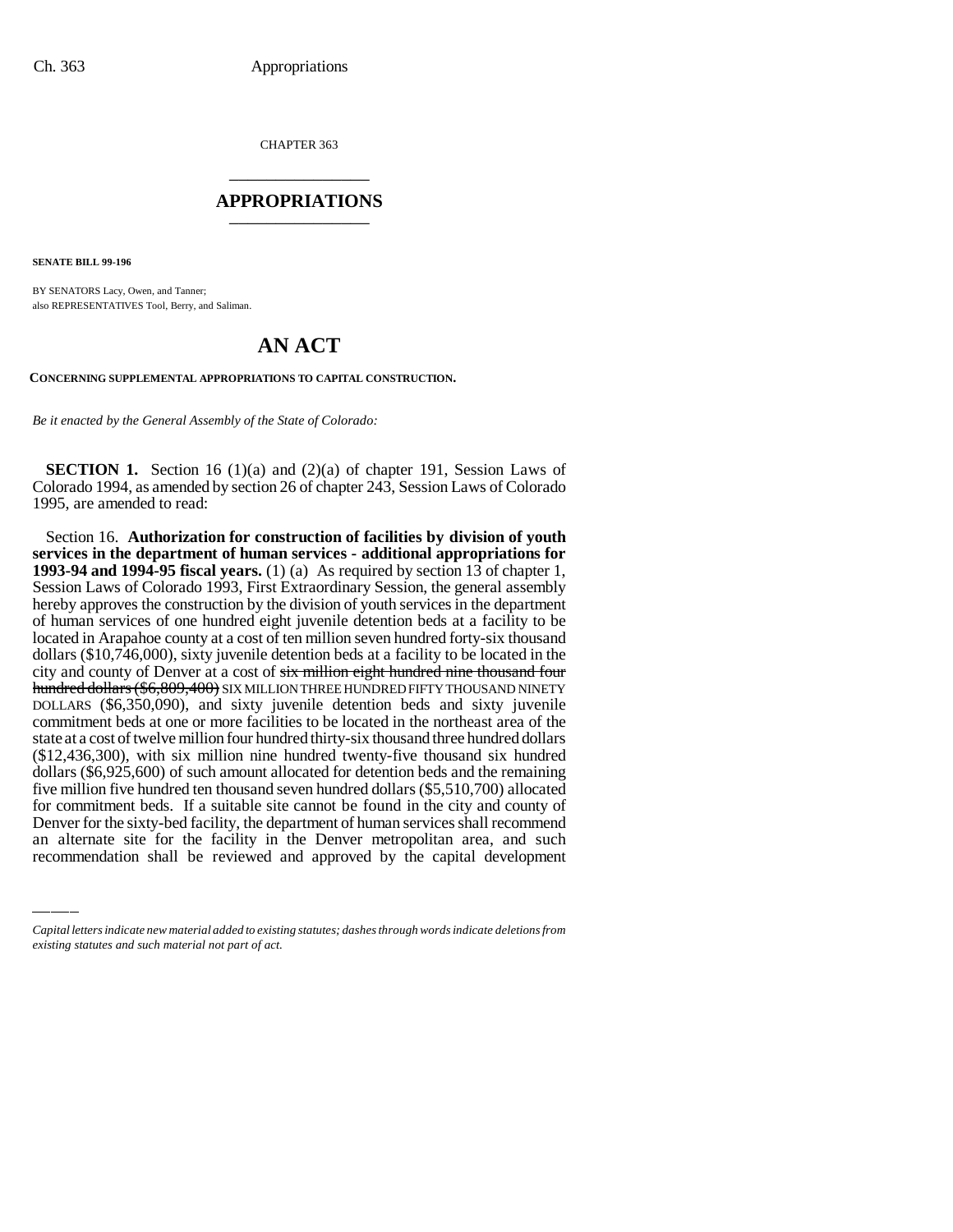Appropriations Ch. 363

committee prior to a final decision on the site for such facility. The department of human services shall recommend the site for the facility or facilities to be located in the northeast area of the state, and such recommendation shall be reviewed and approved by the capital development committee prior to a final decision on the site for such facility or facilities. The facilities provided for in this section shall be constructed from moneys appropriated to the department of human services and allocated to the division of youth services by section 12 (1) of said chapter 1 and subsection (2) of this section.

(2) (a) In addition to any other appropriation made for the fiscal year beginning July 1, 1993, there is hereby appropriated, out of any moneys in the capital construction fund created in section 24-75-302, Colorado Revised Statutes, not otherwise appropriated, to the department of human services, for allocation to the division of youth services, the sum of two million four hundred ninety-two thousand dollars (\$2,492,000) TWO MILLION THIRTY-TWO THOUSAND SIX HUNDRED NINETY DOLLARS (\$2,032,690), to pay the costs which are in excess of the appropriation from the capital construction fund made in section 12 (1) of chapter 1, Session Laws of Colorado 1993, First Extraordinary Session, for the purpose of constructing additional juvenile detention and juvenile commitment beds.

**SECTION 2.** Section Part IV.5 and the affected totals of Part IV.5 of section 1 of chapter 248, Session Laws of Colorado 1993, which amended section 3 of chapter 340, Session Laws of Colorado 1992, as further amended by section 3 of chapter 325, Session Laws of Colorado 1996, are amended BY THE ADDITION OF A NEW FOOTNOTE to read:

Section 3. **Capital construction appropriation.**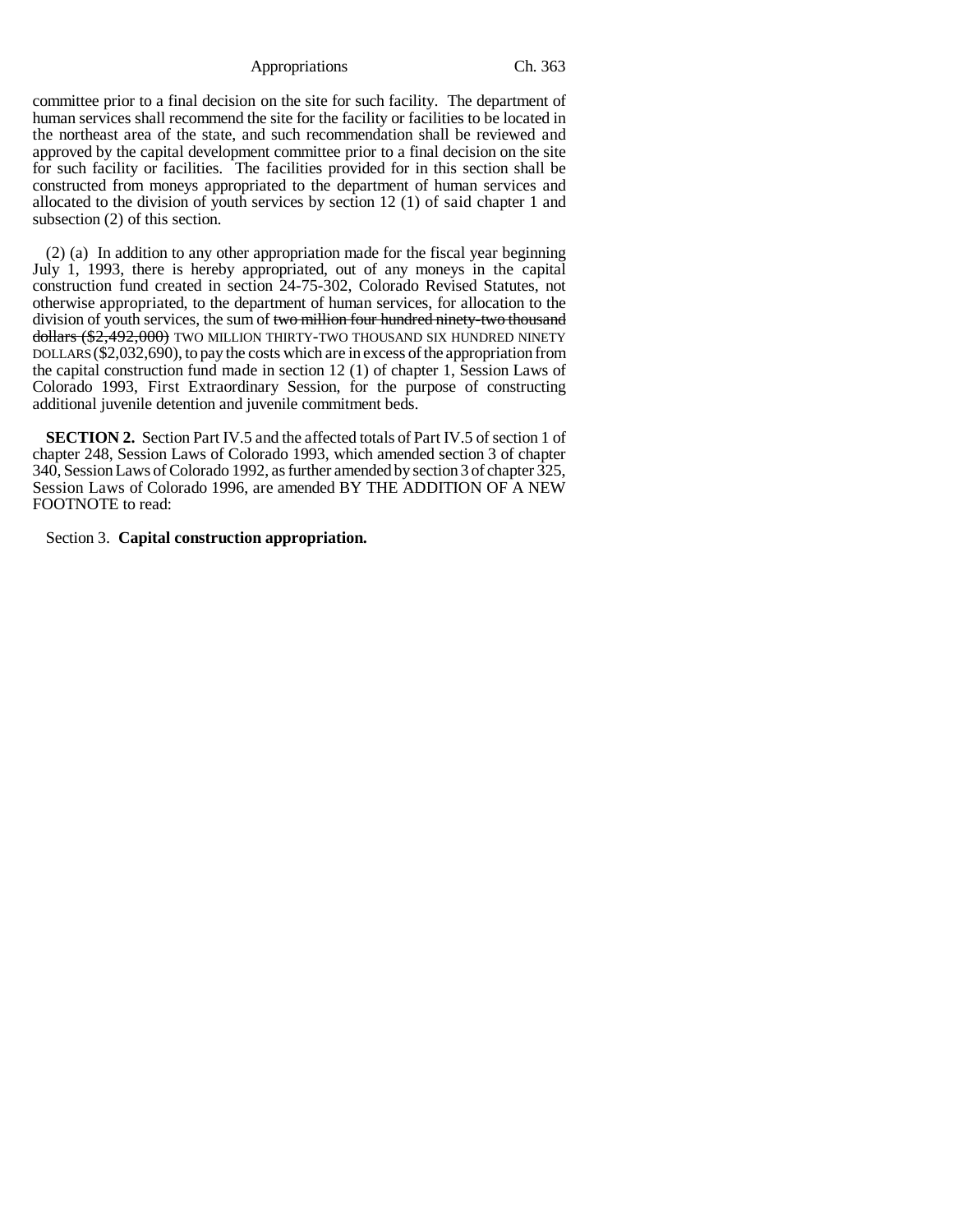|                                                                       |                 |              |                               | <b>APPROPRIATION FROM</b> |                |
|-----------------------------------------------------------------------|-----------------|--------------|-------------------------------|---------------------------|----------------|
|                                                                       | ITEM &          | <b>TOTAL</b> | <b>CAPITAL</b>                | <b>CASH</b>               | <b>FEDERAL</b> |
|                                                                       | <b>SUBTOTAL</b> |              | <b>CONSTRUCTION</b>           | <b>FUNDS</b>              | <b>FUNDS</b>   |
|                                                                       |                 |              | <b>FUND</b>                   |                           |                |
|                                                                       | \$              | \$           | \$                            | \$<br>\$                  |                |
|                                                                       |                 |              | PART IV.5                     |                           |                |
|                                                                       |                 |              | <b>OFFICE OF THE GOVERNOR</b> |                           |                |
| <b>OFFICE OF STATE PLANNING AND</b>                                   |                 |              |                               |                           |                |
| <b>BUDGETING</b>                                                      |                 |              |                               |                           |                |
| Implementation of the                                                 |                 |              |                               |                           |                |
| Americans with                                                        |                 |              |                               |                           |                |
| Disabilities Act $(ADA)^2$                                            |                 |              |                               |                           |                |
| ACT $(ADA)^{2, 2a}$                                                   |                 | 17,376,942   | 12,255,244                    |                           | 5,121,698      |
| <sup>a</sup> This amount shall be from various sources of cash funds. |                 |              |                               |                           |                |
| <b>TOTALS PART IV.5</b>                                               |                 |              |                               |                           |                |
| (GOVERNOR)                                                            |                 | \$17,376,942 | \$12,255,244                  | \$5,121,698               |                |

## **FOOTNOTES --**

2a CAPITAL CONSTRUCTION, OFFICE OF THE GOVERNOR, OFFICE OF STATE PLANNING AND BUDGETING, IMPLEMENTATION OF THE AMERICANS WITH DISABILITIES ACT (ADA)-- THE PROVISIONS OF SECTION  $3(1)(a)$  NOTWITHSTANDING, IT IS THE INTENT OF THE GENERAL ASSEMBLY THAT THESE FUNDS REMAIN AVAILABLE UNTIL THE COMPLETION OF THE PROJECT.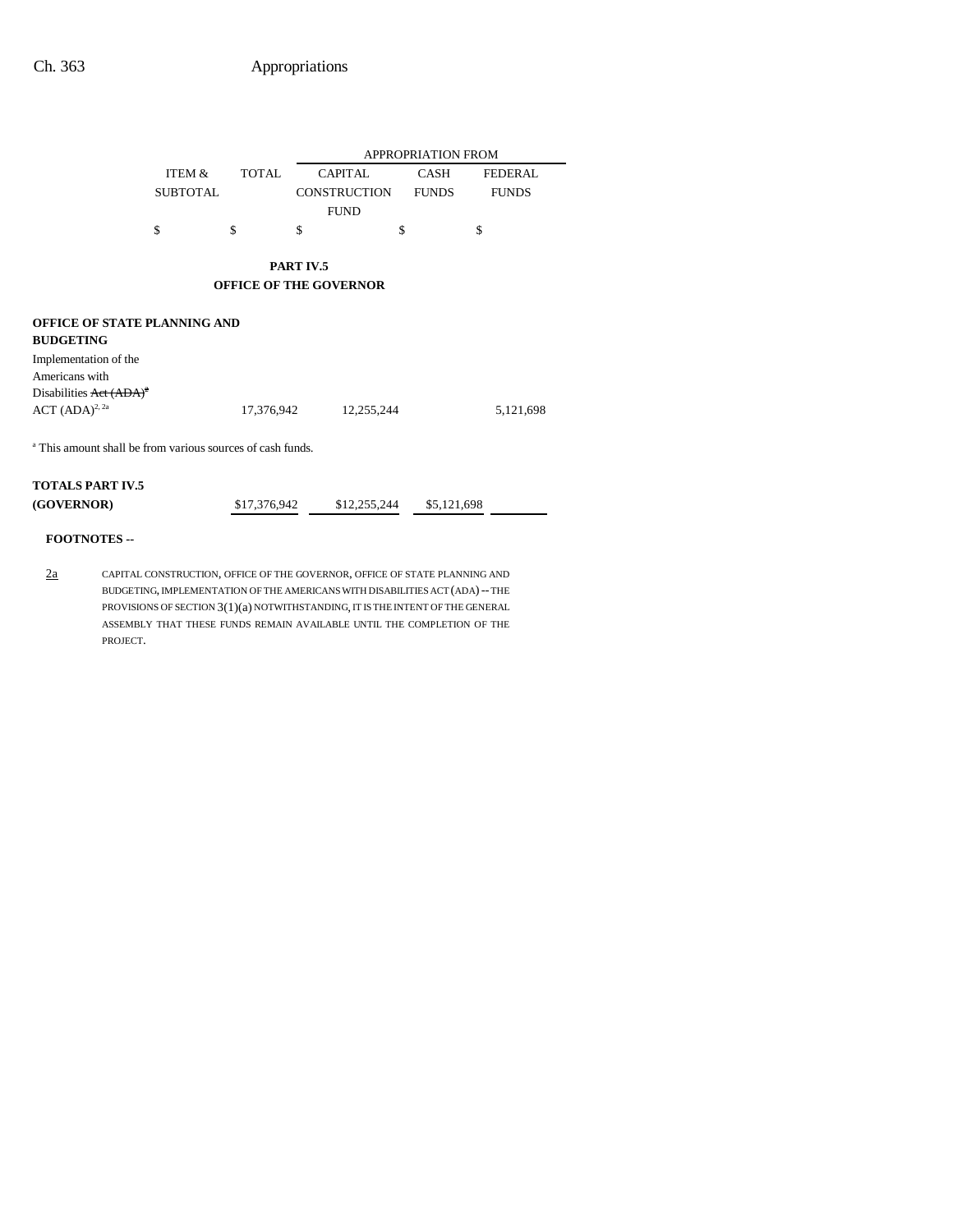|                 |       |                     |                     | APPROPRIATION FROM |               |              |
|-----------------|-------|---------------------|---------------------|--------------------|---------------|--------------|
|                 |       |                     | <b>CAPITAL</b>      |                    |               |              |
|                 |       | CAPITAL             | <b>CONSTRUCTION</b> |                    | <b>CASH</b>   |              |
| ITEM &          |       | <b>CONSTRUCTION</b> | <b>FUND</b>         | <b>CASH</b>        | <b>FUNDS</b>  | FEDERAL      |
| <b>SUBTOTAL</b> | TOTAL | <b>FUND</b>         | <b>EXEMPT</b>       | <b>FUNDS</b>       | <b>EXEMPT</b> | <b>FUNDS</b> |
|                 |       |                     |                     |                    |               |              |

**SECTION 3.** Part V (7) and the affected totals of section 3 of chapter 283, Session Laws of Colorado 1995, are amended BY THE ADDITION OF A NEW FOOTNOTE to read:

## Section 3. **Capital construction appropriation.**

**PART VDEPARTMENT OF HIGHER EDUCATION**

|                                                                  | (7) UNIVERSITY OF COLORADO AT BOULDER |           |  |  |  |
|------------------------------------------------------------------|---------------------------------------|-----------|--|--|--|
| (B)Capital Construction                                          |                                       |           |  |  |  |
| <b>Engineering Center Health</b><br>and Safety Upgrade, Phase 3B | 1.709.000                             | 1.709.000 |  |  |  |
| <b>Integrated Teaching</b>                                       |                                       |           |  |  |  |
| Laboratory at Engineering                                        |                                       |           |  |  |  |
| Center, Phase $2^2$ <sup>2a</sup>                                | 3.020.574                             | 3.020.574 |  |  |  |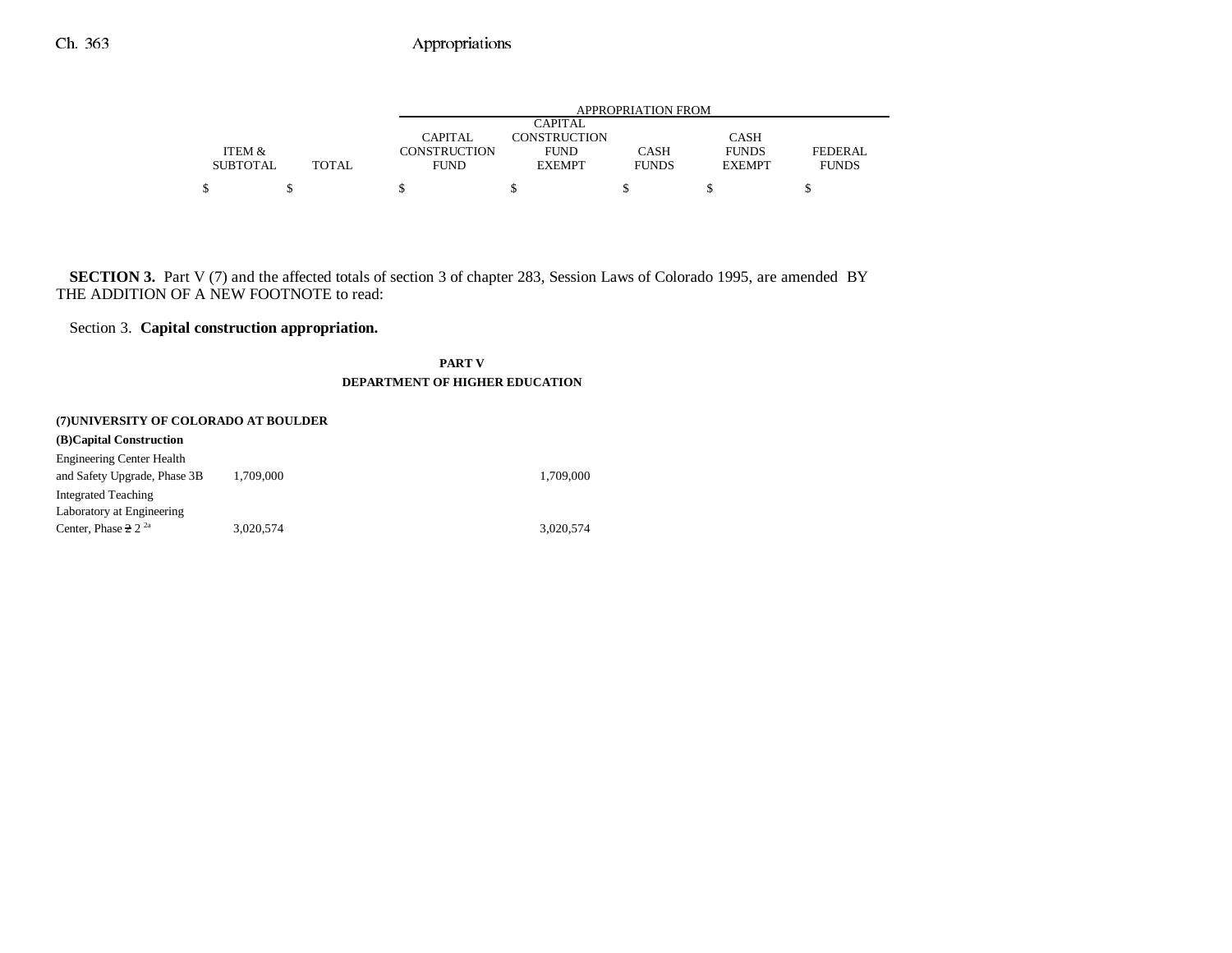| Imig Music Addition/Macky         |           |               |              |          |                        |           |
|-----------------------------------|-----------|---------------|--------------|----------|------------------------|-----------|
| <b>Basement Renovation, Phase</b> |           |               |              |          |                        |           |
| 2                                 | 1,330,600 |               | 1,330,600    |          |                        |           |
| <b>Engineering Center Tenant</b>  |           |               |              |          |                        |           |
| Finish                            | 334,000   |               |              |          | 334,000 <sup>a</sup>   |           |
| <b>Renovation of Cristol</b>      |           |               |              |          |                        |           |
| Chemistry and Biochemistry        |           |               |              |          |                        |           |
| Building                          | 1,396,525 |               |              |          | 1,396,525 <sup>a</sup> |           |
|                                   | 7,790,699 |               |              |          |                        |           |
|                                   |           | 9,457,779     |              |          |                        |           |
| <b>TOTALS PART V</b>              |           |               |              |          |                        |           |
| (HIGHER EDUCATION)                |           | \$109,314,402 | \$43,280,941 | \$25,500 | \$65,170,330           | \$837,631 |

**FOOTNOTES** -- The following statements are referenced to the numbered footnotes throughout section 3.

- 1 Capital Construction, Department of Corrections, Capital Construction Projects, Limon Correctional Facility, Inmate Assignments -- The Department shall not commence construction of a modular building plant without the approval of the Capital Development Committee and the Joint Budget Committee that this industry has a viable market.
- 2 Capital Construction, Department of Corrections, Capital Construction Projects, Buena Vista Correctional Facility, Waste Water Treatment Facility -- The Department of Corrections is requested to report to the Capital Development Committee if the estimated cost of this project exceeds the recommended amount of this line item.
- 2a CAPITAL CONSTRUCTION, DEPARTMENT OF HIGHER EDUCATION, UNIVERSITY OF COLORADO AT BOULDER, CAPITAL CONSTRUCTION, INTEGRATED TEACHING LABORATORY AT ENGINEERING CENTER, PHASE 2 -- THE PROVISIONS OF SECTION 3(1)(a) NOTWITHSTANDING, IT IS THE INTENT OF THE GENERAL ASSEMBLY THAT THESE FUNDS REMAIN AVAILABLE UNTIL THE COMPLETION OF THE PROJECT.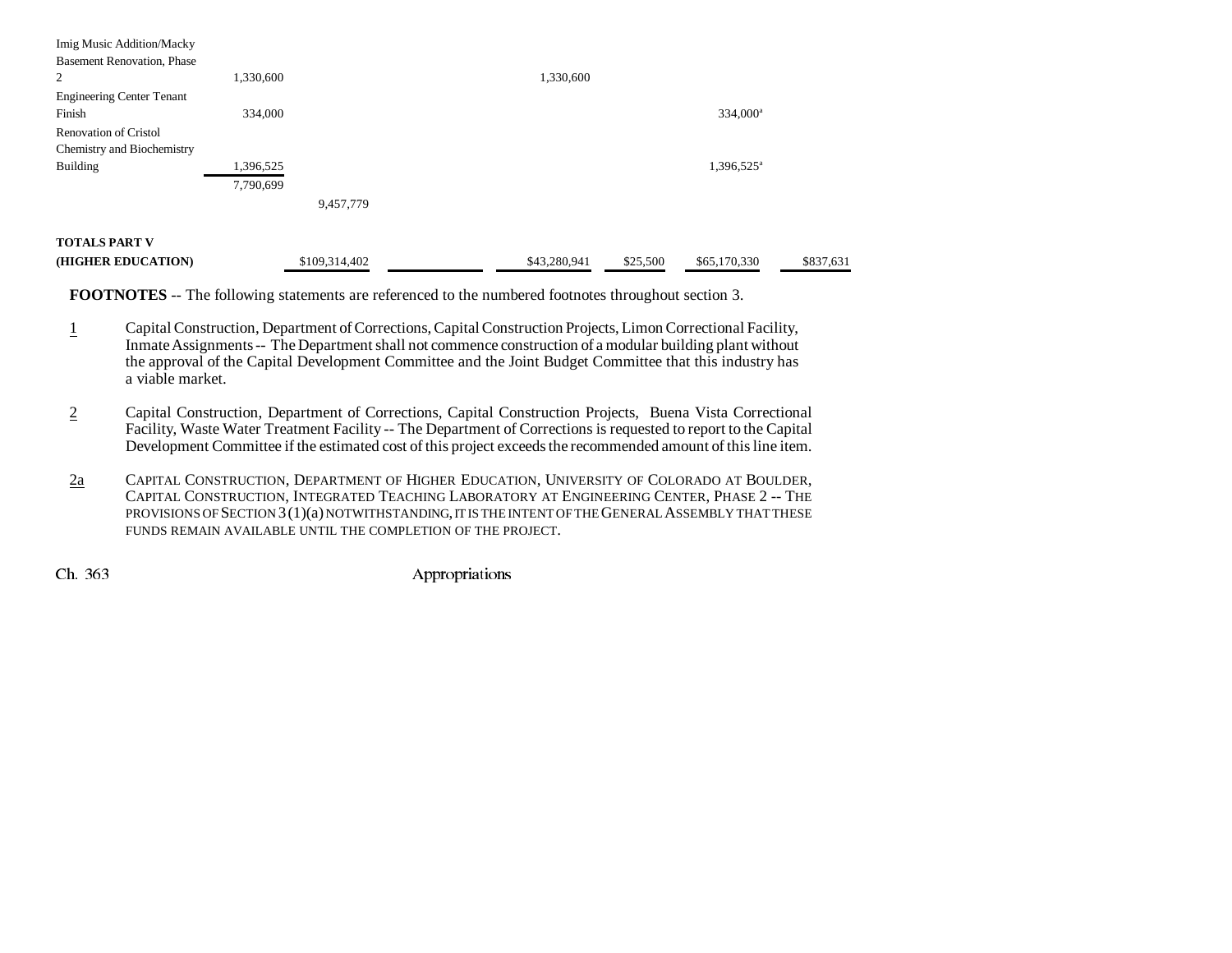|                 |        |              |                     | APPROPRIATION FROM |               |              |
|-----------------|--------|--------------|---------------------|--------------------|---------------|--------------|
|                 |        |              | CAPITAL             |                    |               |              |
|                 |        | CAPITAL      | <b>CONSTRUCTION</b> |                    | <b>CASH</b>   |              |
| ITEM &          |        | CONSTRUCTION | <b>FUND</b>         | <b>CASH</b>        | <b>FUNDS</b>  | FEDERAL.     |
| <b>SUBTOTAL</b> | TOTAL. | <b>FUND</b>  | <b>EXEMPT</b>       | <b>FUNDS</b>       | <b>EXEMPT</b> | <b>FUNDS</b> |
|                 |        |              |                     |                    |               |              |

3 Capital Construction, Department of Natural Resources, Division of Wildlife, Land Acquisitions -- It is the intent of the General Assembly that this amount be used for habitat acquisition using a bid process. Great Outdoors Colorado would provide \$250,000, with the reserves from the Wildlife Cash Fund providing an additional \$500,000. If a bid process for the acquisition of property by the Division is not renewed, these funds shall not be expended.

**SECTION 4.** Part VIII (2) and the affected totals of section 3 of chapter 324, Session Laws of Colorado 1996, as amended by section 1 of chapter 311, Session Laws of Colorado 1997, are amended to read:

## Section 3. **Capital construction appropriation.**

**PART VIII DEPARTMENT OF NATURAL RESOURCES**

#### **(2)DIVISION OF WILDLIFE**

Dam Maintenance Repair and  $Improvement$  109,730 $109,730$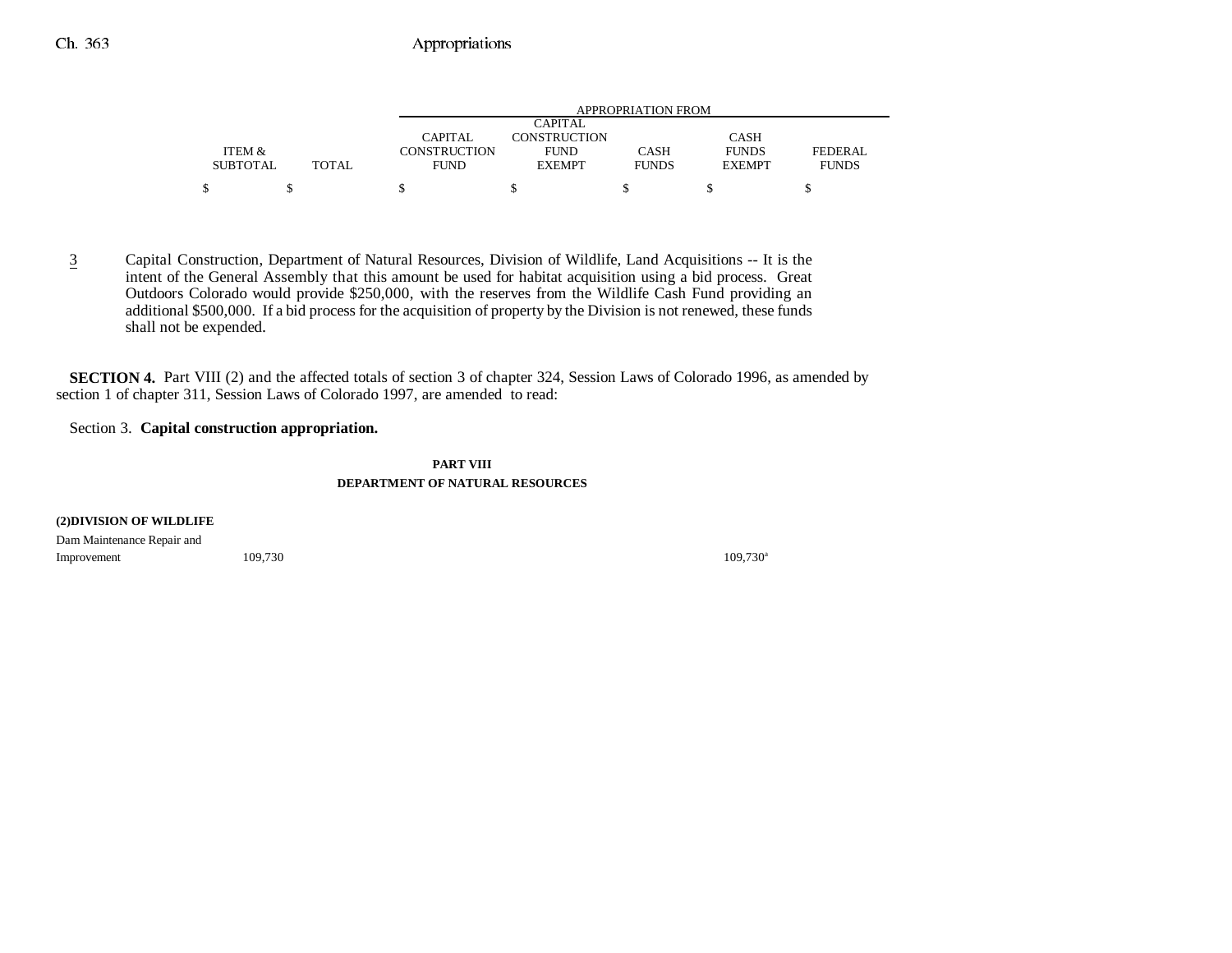| <b>Land Acquisitions</b>        | 1,000,000 | 1,000,000 <sup>a</sup> |         |
|---------------------------------|-----------|------------------------|---------|
| Fish Unit Maintenance and       |           |                        |         |
| Improvement                     | 1,475,754 | 1,475,754 <sup>a</sup> |         |
| Property Maintenance,           |           |                        |         |
| Improvement and                 |           |                        |         |
| Development                     | 1,461,918 | 1,461,918 <sup>a</sup> |         |
| Watchable Wildlife in State     |           |                        |         |
| Parks                           | 250,000   | $250,000^{\rm a}$      |         |
| Waterfowl Habitat Projects      | 160,000   | $160,000$ <sup>*</sup> |         |
|                                 |           | $160,000^{\circ}$      |         |
| Motorboat Access on Lakes       |           |                        |         |
| and Streams                     | 867,000   | $217,000^a$            | 650,000 |
| Stream and Lake                 |           |                        |         |
| Improvements                    | 640,328   | 640,328 <sup>a</sup>   |         |
| <b>Employee Housing Repairs</b> | 227,720   | $227,720^{\circ}$      |         |
| Cooperative Habitat             |           |                        |         |
| Development                     | 400,000   | $400,000$ <sup>a</sup> |         |
| Miscellaneous Small Projects    | 521,873   | 521,873 <sup>a</sup>   |         |
| San Luis Valley                 |           |                        |         |
| Hatchery-Property               |           |                        |         |
| Acquisition                     | 1,100,000 | $1,100,000^{\rm b}$    |         |
|                                 |           | 8,214,323              |         |

a These amounts shall be from reserves in the Wildlife Cash Fund.

b This amount shall be from reserves in the Wildlife Cash Fund and shall only be expended after approval of the Capital Development Committee.

 $\lq$  This amount shall be from the Duck Stamp Program.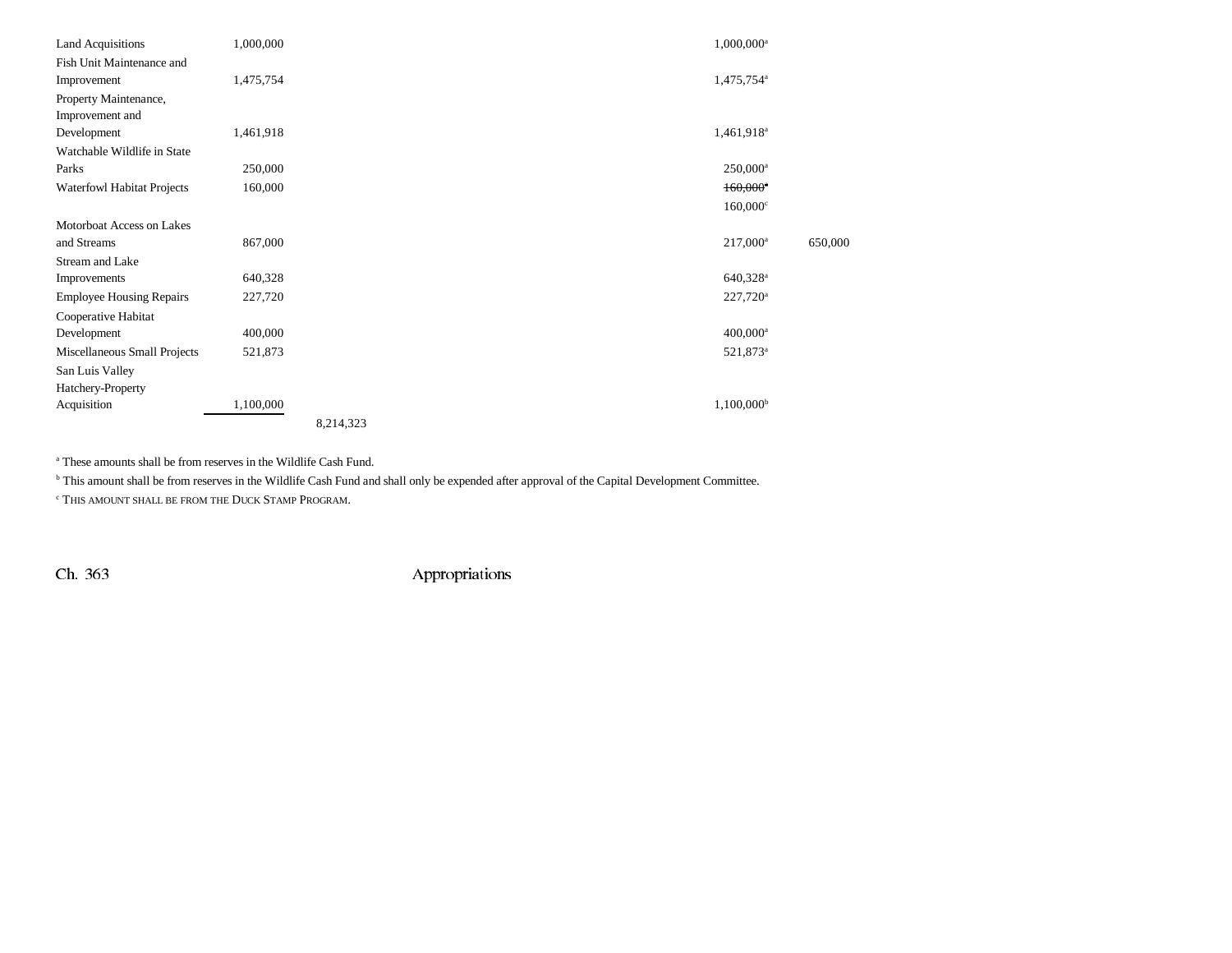|                                                |                           |              | <b>APPROPRIATION FROM</b>                            |                                                                       |                             |                                       |                                |  |
|------------------------------------------------|---------------------------|--------------|------------------------------------------------------|-----------------------------------------------------------------------|-----------------------------|---------------------------------------|--------------------------------|--|
|                                                | ITEM &<br><b>SUBTOTAL</b> | TOTAL        | <b>CAPITAL</b><br><b>CONSTRUCTION</b><br><b>FUND</b> | <b>CAPITAL</b><br><b>CONSTRUCTION</b><br><b>FUND</b><br><b>EXEMPT</b> | <b>CASH</b><br><b>FUNDS</b> | CASH<br><b>FUNDS</b><br><b>EXEMPT</b> | <b>FEDERAL</b><br><b>FUNDS</b> |  |
|                                                | \$                        | S            | \$                                                   | \$                                                                    | \$                          | S                                     | \$                             |  |
|                                                |                           |              |                                                      |                                                                       |                             |                                       |                                |  |
| <b>TOTALS PART VIII</b><br>(NATURAL RESOURCES) |                           | \$17,929,323 |                                                      |                                                                       |                             | \$17,279,323                          | \$650,000                      |  |

**SECTION 5.** Part X (1) and the affected totals of section 3 of chapter 324, Session Laws of Colorado 1996, are amended to read:

## Section 3. **Capital construction appropriation.**

**PART X DEPARTMENT OF PUBLIC HEALTH AND ENVIRONMENT**

| 3,000,000            | 3,000,000                         |                        |
|----------------------|-----------------------------------|------------------------|
|                      |                                   |                        |
|                      |                                   |                        |
|                      |                                   |                        |
| <del>6.226.294</del> | 5,076,294                         | 1.150.000 <sup>a</sup> |
|                      | (1) CAPITAL CONSTRUCTION PROJECTS |                        |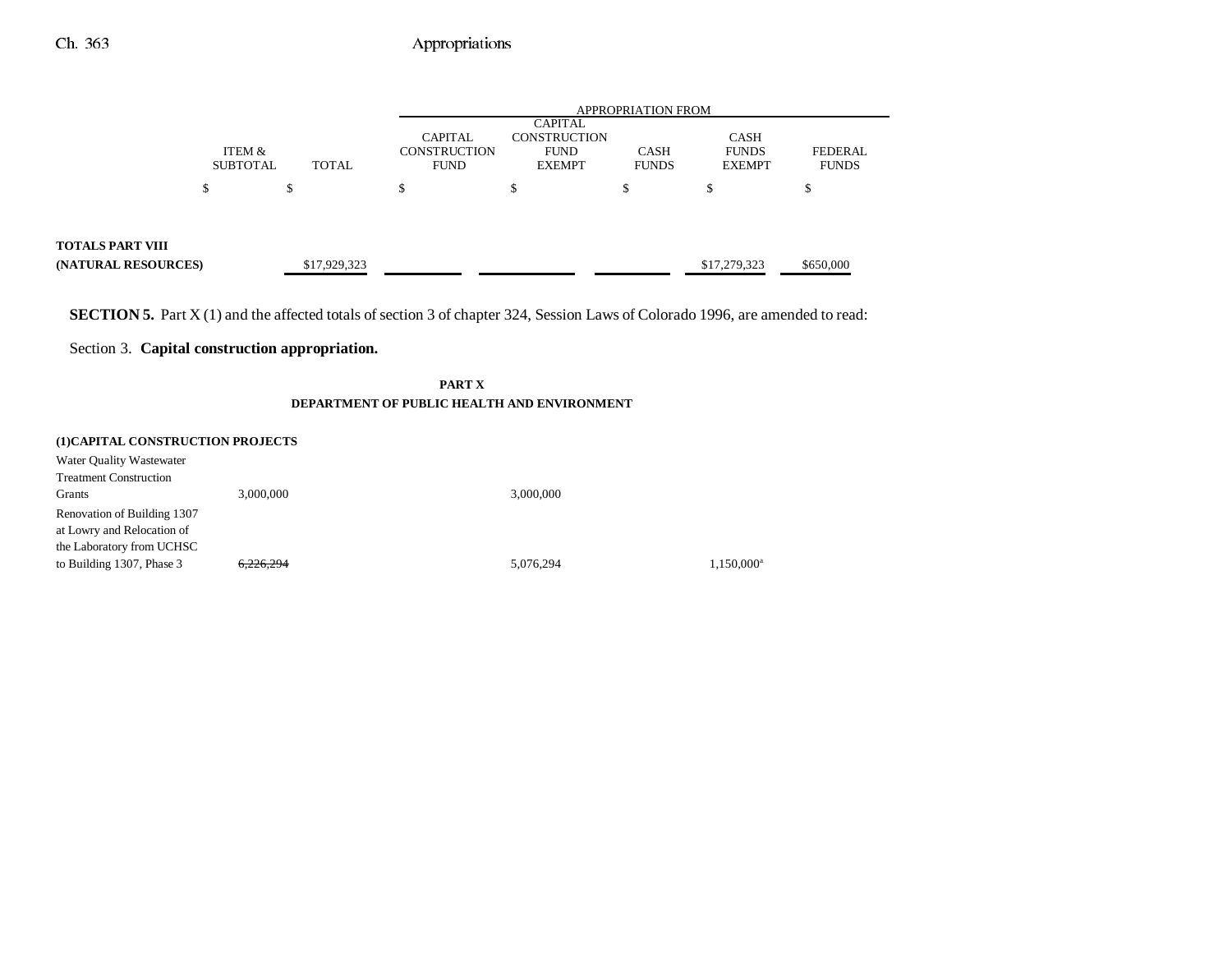6,274,026 47,732

## 9,226,294

9,274,026

<sup>a</sup> This amount shall be from the sale of the old Laboratory Building.

### **TOTALS PART X**

| (PUBLIC HEALTH AND<br><b>ENVIRONMENT</b> ) | <del>\$9,226,294</del><br>\$9,274,026 | \$8,076,294   |              | \$1,150,000      | \$47,732    |
|--------------------------------------------|---------------------------------------|---------------|--------------|------------------|-------------|
| <b>GRAND TOTALS</b>                        |                                       |               |              |                  |             |
| (CAPITAL CONSTRUCTION)                     | \$316,401,894                         | \$187,922,154 | \$13,652,060 | $$111,174,646^a$ | \$3,653,034 |
|                                            | \$316,449,626                         |               |              |                  | \$3,700,766 |

a Of this amount, \$2,452,270 contains a (T) notation and \$1,923,856 is from the Highway Users Tax Fund pursuant to Section 43-4-201 (3)(a), C.R.S.

**SECTION 6.** Part V (4)(B) and (6), Part IX(2)(A), Part XI (1), Part XII (1), and the affected totals of section 3 of chapter 310, Session Laws of Colorado 1997, as amended by section 1 of chapter 337, Session Laws of Colorado 1998, are amended to read:

## Section 3. **Capital construction appropriation.**

**PART VDEPARTMENT OF HIGHER EDUCATION**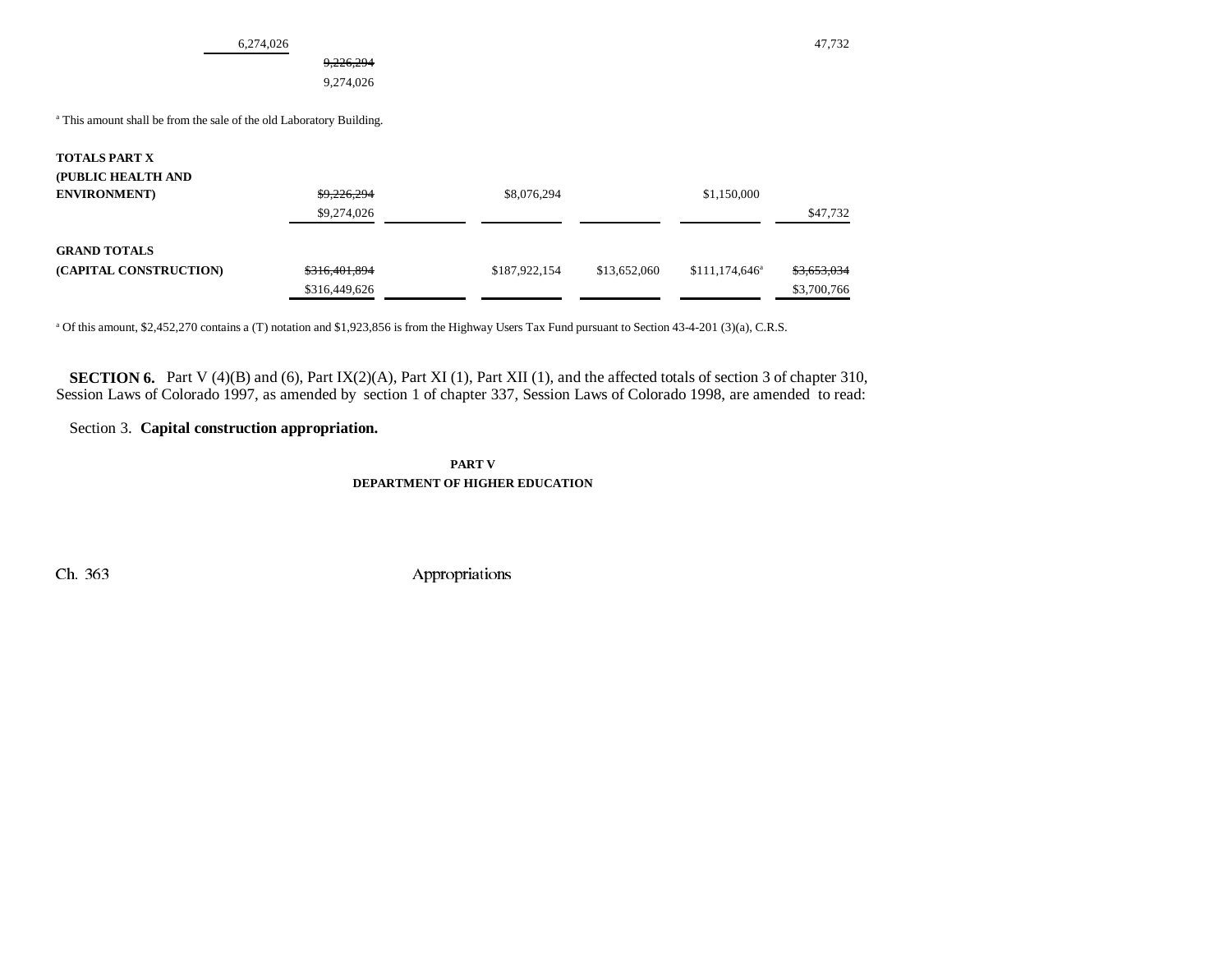|                                                                   |                                      |              |                                                      |                                                                | <b>APPROPRIATION FROM</b> |                                       |                                |
|-------------------------------------------------------------------|--------------------------------------|--------------|------------------------------------------------------|----------------------------------------------------------------|---------------------------|---------------------------------------|--------------------------------|
|                                                                   | <b>ITEM &amp;</b><br><b>SUBTOTAL</b> | <b>TOTAL</b> | <b>CAPITAL</b><br><b>CONSTRUCTION</b><br><b>FUND</b> | <b>CAPITAL</b><br>CONSTRUCTION<br><b>FUND</b><br><b>EXEMPT</b> | CASH<br><b>FUNDS</b>      | CASH<br><b>FUNDS</b><br><b>EXEMPT</b> | <b>FEDERAL</b><br><b>FUNDS</b> |
|                                                                   | \$                                   | \$           | \$                                                   | \$                                                             | \$                        | \$                                    | \$                             |
|                                                                   |                                      |              |                                                      |                                                                |                           |                                       |                                |
| (4) COLORADO STATE<br><b>UNIVERSITY</b>                           |                                      |              |                                                      |                                                                |                           |                                       |                                |
| (B) Capital Construction<br><b>Projects</b>                       |                                      |              |                                                      |                                                                |                           |                                       |                                |
| Expansion and Renovation,<br>Engineering Building,                |                                      |              |                                                      |                                                                |                           |                                       |                                |
| Phase 2                                                           | 7,500,457                            |              |                                                      | 7,500,457                                                      |                           |                                       |                                |
| Purchase of Old Fort<br>Collins High School                       | 4,300,000                            |              |                                                      | 4,300,000                                                      |                           |                                       |                                |
| Classroom and<br><b>Instructional Laboratories</b><br>Renovations | 450,000                              |              |                                                      |                                                                |                           | 450,000 <sup>a</sup>                  |                                |
| <b>Bioenvironmental Hazards</b><br>Research Building,             |                                      |              |                                                      |                                                                |                           |                                       |                                |
| Foothills Research Campus                                         | 5,400,000                            |              |                                                      |                                                                |                           | 3,900,000 <sup>a</sup>                | 1,500,000                      |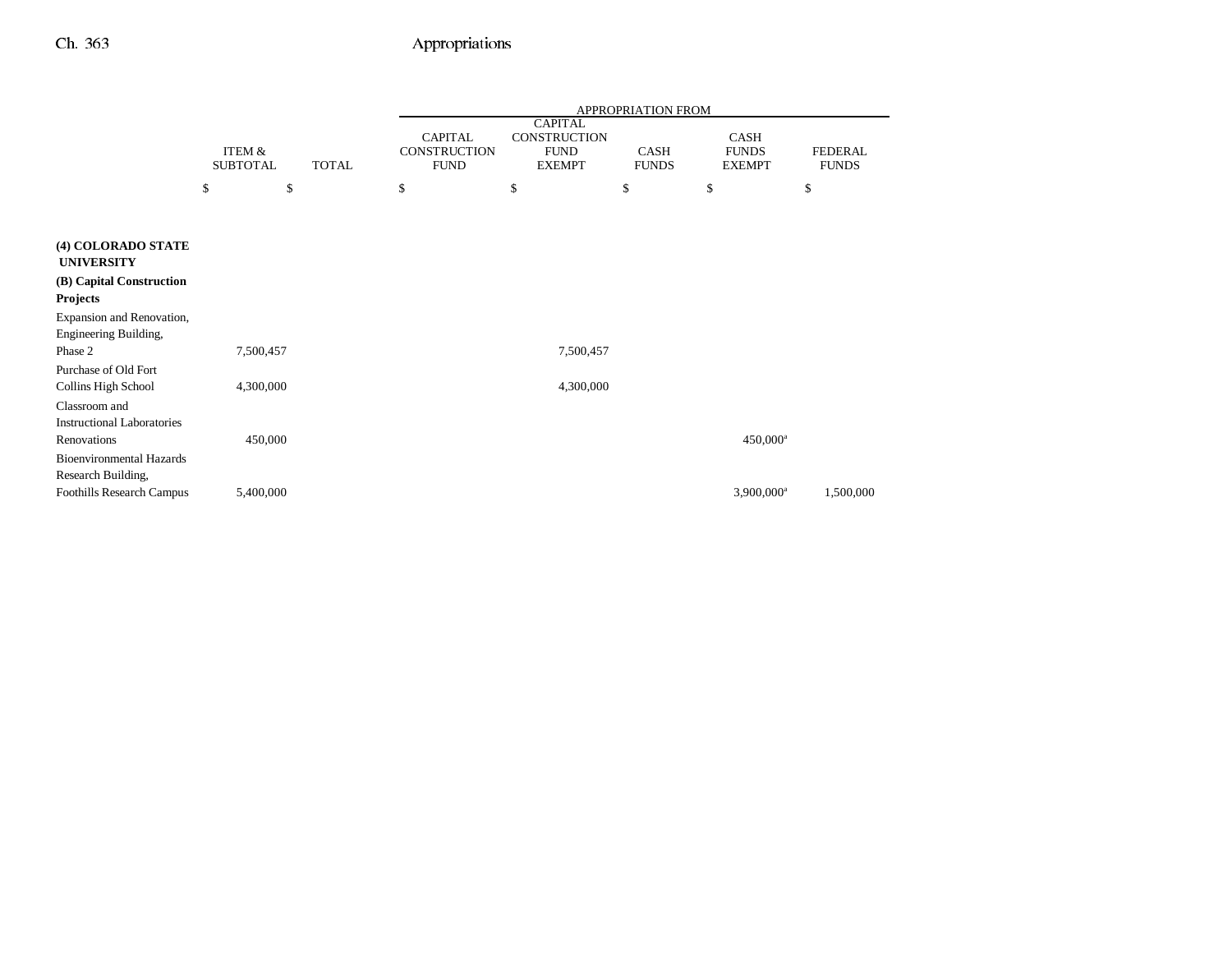| Cooperative Institute for     |           |                |             |                        |  |
|-------------------------------|-----------|----------------|-------------|------------------------|--|
| Research in Atmospheric       |           |                |             |                        |  |
| <b>Sciences Building</b>      |           |                |             |                        |  |
| Addition, Foothills           |           |                |             |                        |  |
| Research Campus               | 440,000   |                |             | 440,000 <sup>a</sup>   |  |
| Visitor Center Building,      |           |                |             |                        |  |
| <b>Environmental Learning</b> |           |                |             |                        |  |
| Center                        | 1,374,543 |                | $268,383^b$ | 1,106,160 <sup>d</sup> |  |
| <b>Relocation of Animal</b>   |           |                |             |                        |  |
| Sciences Program, Phase 1     | 1,837,100 | 1,397,100      |             | 440,000°               |  |
| Chlorofluorocarbon            |           |                |             |                        |  |
| Compliance/ Chilled Water     |           |                |             |                        |  |
| Loop Project, Phase 2         | 2,211,500 | 2,211,500      |             |                        |  |
| <b>Backflow Prevention</b>    |           |                |             |                        |  |
| System, Campus                |           |                |             |                        |  |
| Buildings, Phase 1            | 241,506   | 241,506        |             |                        |  |
| Animal Holding Facility,      |           |                |             |                        |  |
| Veterinary Teaching           |           |                |             |                        |  |
| Hospital                      | 798,100   |                |             | 798,100 <sup>a</sup>   |  |
| Renovation of Gibbons         |           |                |             |                        |  |
| Building $^{2a}$              | 400,000   | 400,000        |             |                        |  |
| Renovation of                 |           |                |             |                        |  |
| Occupational Therapy          |           |                |             |                        |  |
| Building <sup>2a</sup>        | 200,000   | 200,000        |             |                        |  |
| Renovation of Johnson         |           |                |             |                        |  |
| Hall <sup>2a</sup>            | 1,400,000 | 1,400,000      |             |                        |  |
| <b>Renovation of Student</b>  |           |                |             |                        |  |
| Health Center and Green       |           |                |             |                        |  |
| Hall <sup>2a</sup>            | 550,000   | 550,000        |             |                        |  |
| Ch 363                        |           |                |             |                        |  |
|                               |           | Appropriations |             |                        |  |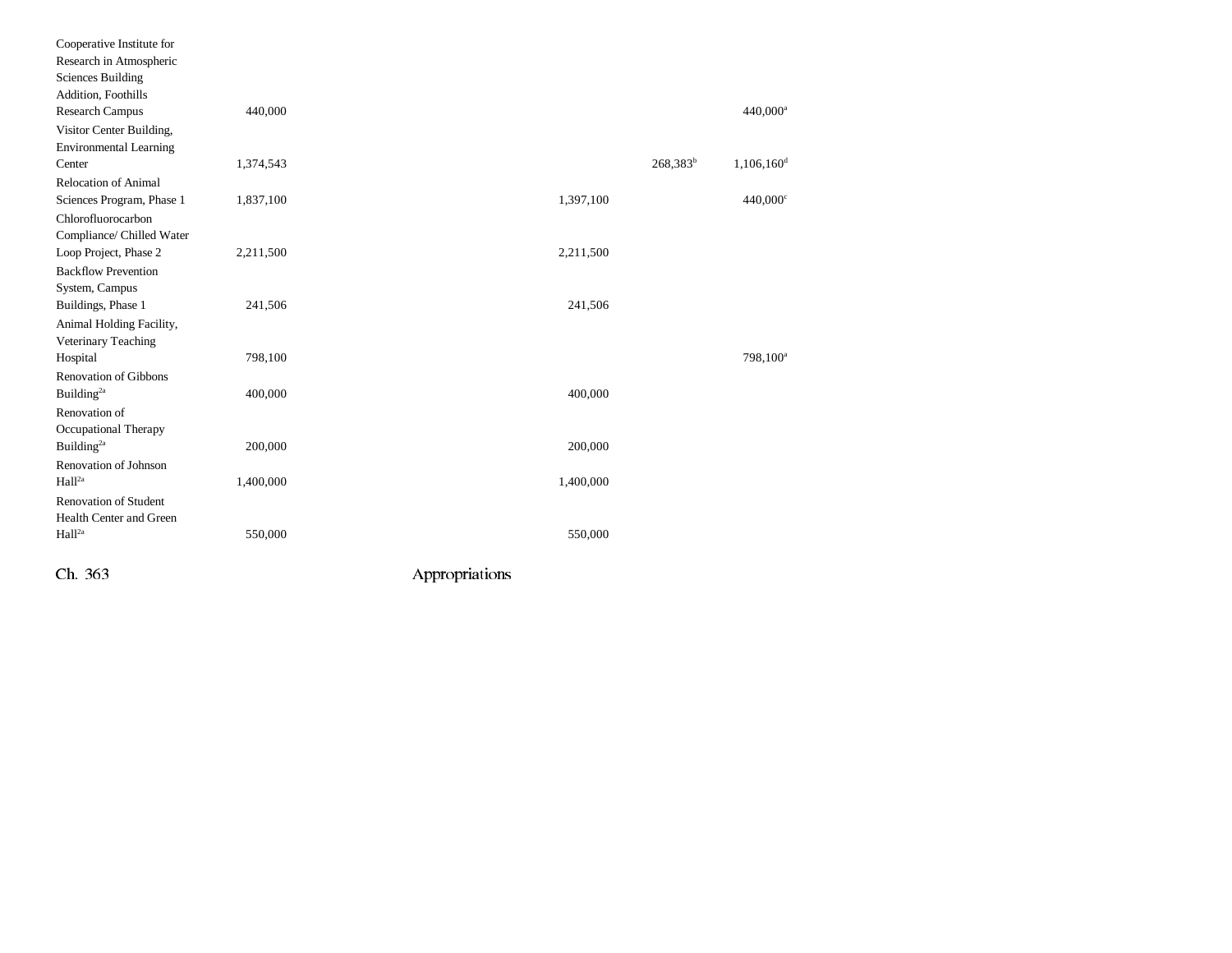|                                                                 |                                      |              |                                                      |                                                                | APPROPRIATION FROM   |                                              |                                |
|-----------------------------------------------------------------|--------------------------------------|--------------|------------------------------------------------------|----------------------------------------------------------------|----------------------|----------------------------------------------|--------------------------------|
|                                                                 | <b>ITEM &amp;</b><br><b>SUBTOTAL</b> | <b>TOTAL</b> | <b>CAPITAL</b><br><b>CONSTRUCTION</b><br><b>FUND</b> | <b>CAPITAL</b><br>CONSTRUCTION<br><b>FUND</b><br><b>EXEMPT</b> | CASH<br><b>FUNDS</b> | <b>CASH</b><br><b>FUNDS</b><br><b>EXEMPT</b> | <b>FEDERAL</b><br><b>FUNDS</b> |
|                                                                 | \$<br>\$                             |              | \$                                                   | \$                                                             | \$                   | \$                                           | \$                             |
|                                                                 |                                      |              |                                                      |                                                                |                      |                                              |                                |
| Renovation of South                                             |                                      |              |                                                      |                                                                |                      |                                              |                                |
| College Gym <sup>2a</sup>                                       | 150,000                              |              |                                                      | 150,000                                                        |                      |                                              |                                |
| Academic Reconfiguration<br>of Eddy Hall <sup>2a</sup>          | 850,000                              |              |                                                      | 850,000                                                        |                      |                                              |                                |
| Academic Reconfiguration<br>of Education Building <sup>2a</sup> | 400,000                              |              |                                                      | 400,000                                                        |                      |                                              |                                |
| <b>Improvement of Campus</b><br>Roads, Streets, Circulation,    |                                      |              |                                                      |                                                                |                      |                                              |                                |
| and Landscaping <sup>2a</sup>                                   | 286,000                              |              |                                                      | 286,000                                                        |                      |                                              |                                |
| Campus-wide Water                                               |                                      |              |                                                      |                                                                |                      |                                              |                                |
| Mitigation <sup>2a</sup>                                        | 2,500,000                            |              |                                                      | $625,000^{\circ}$                                              |                      |                                              | 1.875.000                      |
|                                                                 | 625,000                              |              |                                                      | 625,000                                                        |                      |                                              |                                |
| Site/Building-specific                                          |                                      |              |                                                      |                                                                |                      |                                              |                                |
| Water Mitigation <sup>2a</sup>                                  | 125,000                              |              |                                                      | 125,000                                                        |                      |                                              |                                |
|                                                                 | 31,414,206                           |              |                                                      |                                                                |                      |                                              |                                |
|                                                                 | 29,539,206                           |              |                                                      |                                                                |                      |                                              |                                |
|                                                                 |                                      | 36,659,152   |                                                      |                                                                |                      |                                              |                                |
|                                                                 |                                      | 34,784,152   |                                                      |                                                                |                      |                                              |                                |
|                                                                 |                                      |              |                                                      |                                                                |                      |                                              |                                |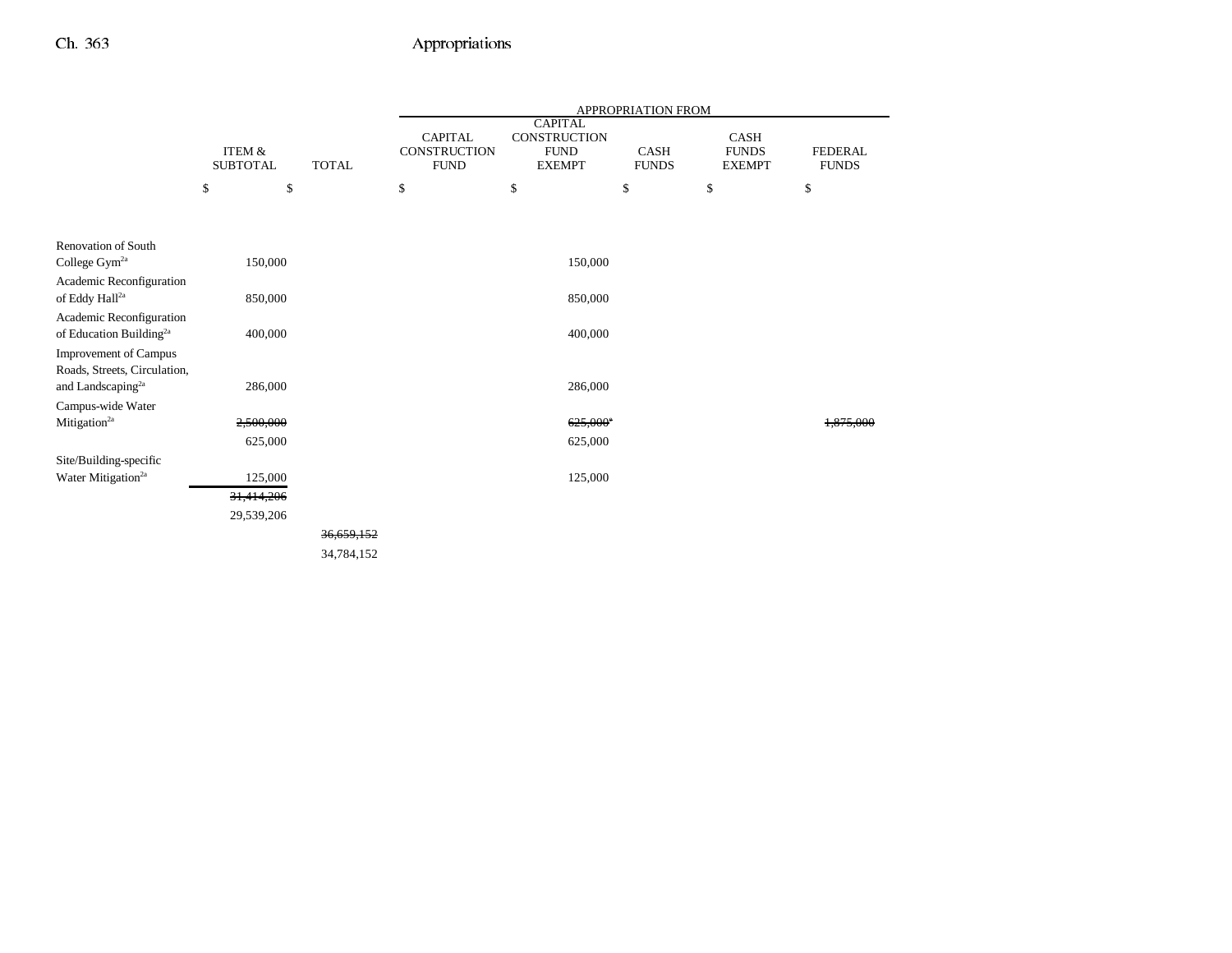a These amounts shall come from exempt institutional sources and are shown here for informational purposes only. Therefore, they shall not be accounted for in the State's Capital Construction Fund and the limitations on encumbrance timeliness and use of internal workforce do not apply.

b This amount shall be from the Fort Collins Convention and Visitors Center.

c This amount shall be from the sale of the Rigden Farm property.

<sup>d</sup> Of this amount, \$691,387 shall be from exempt institutional sources and is shown here for informational purposes only. Therefore, this amount shall not be accounted for in the State's Capital Construction Fund and the limitations on encumbrance timeliness and use of internal workforce do not apply. The remaining \$414,773 shall be from the Lottery proceeds received by the Division of Parks and Outdoor Recreation in the Department of Natural Resources.

e This appropriation represents a state match for possible federal funds made available by the Federal Emergency Management Agency. These funds shall not be expended unless Colorado State University receives a federal grant of at least \$1,875,000 for this project.

#### **(6) FORT LEWIS COLLEGE**

| (A) Controlled Maintenance Projects |         |
|-------------------------------------|---------|
| Replace Deteriorated                |         |
| Bleachers, Gymnasium                | 175,875 |
| Replace Roof and                    |         |
| Structural Improvements,            |         |
| <b>Gymnasium REPLACE</b>            |         |
| <b>ROOF, ASBESTOS</b>               |         |
| ABATEMENT, AND                      |         |
| <b>DRAINAGE INSTALLATION</b>        |         |
| AND REPAIR, GYMNASIUM               | 510.234 |
| Repair/Replace Campus               |         |
| Master Fire Alarm System,           |         |
| Phase 1                             | 96,325  |
|                                     | 782,434 |
|                                     |         |

782,434 782,434

<sup>a</sup> This amount shall be from gifts and donations.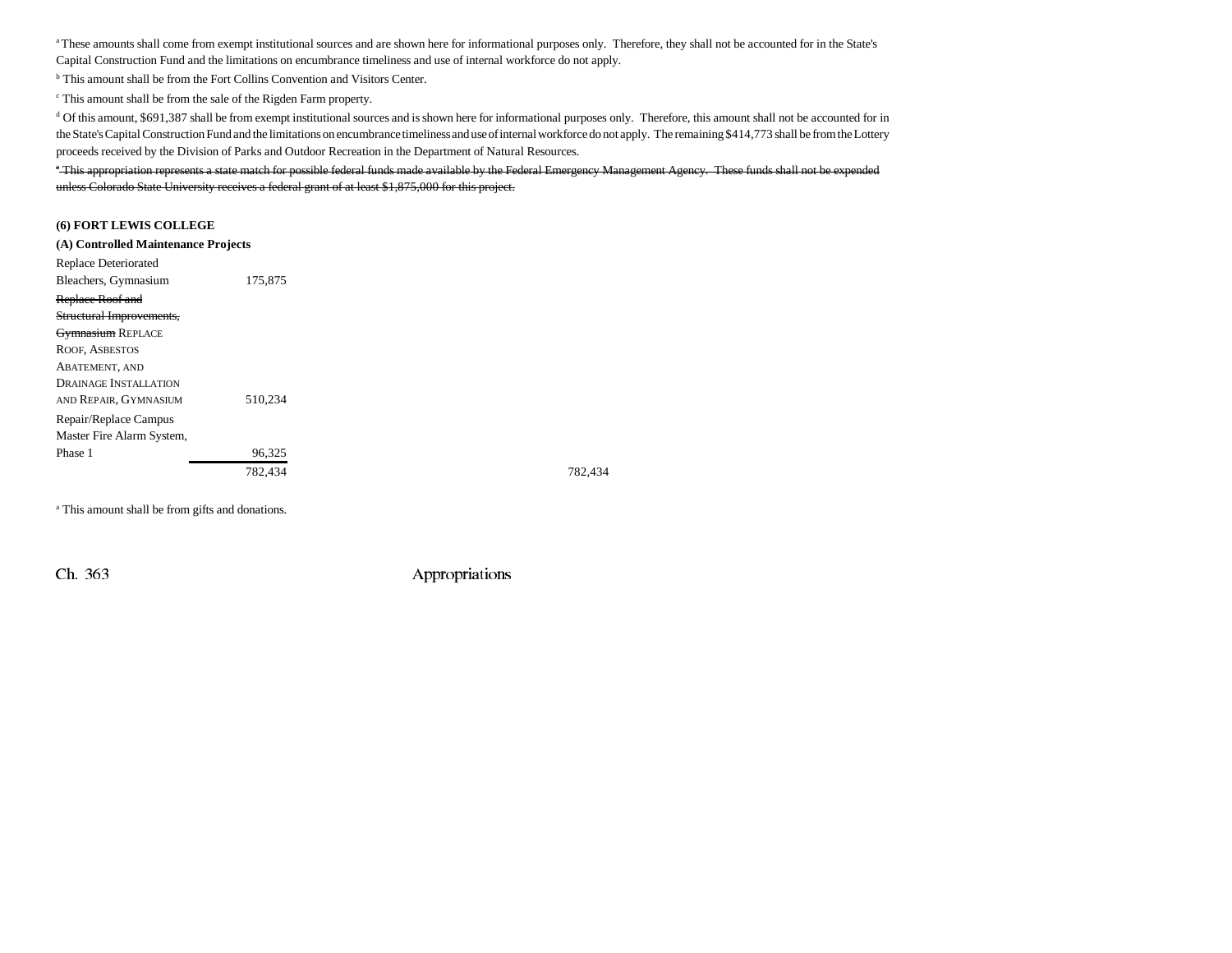|                                                                  |                                           |                                | <b>APPROPRIATION FROM</b>                            |                                                                       |                             |                                       |                                       |  |
|------------------------------------------------------------------|-------------------------------------------|--------------------------------|------------------------------------------------------|-----------------------------------------------------------------------|-----------------------------|---------------------------------------|---------------------------------------|--|
|                                                                  | ITEM &<br><b>TOTAL</b><br><b>SUBTOTAL</b> |                                | <b>CAPITAL</b><br><b>CONSTRUCTION</b><br><b>FUND</b> | <b>CAPITAL</b><br><b>CONSTRUCTION</b><br><b>FUND</b><br><b>EXEMPT</b> | <b>CASH</b><br><b>FUNDS</b> | CASH<br><b>FUNDS</b><br><b>EXEMPT</b> | <b>FEDERAL</b><br><b>FUNDS</b>        |  |
|                                                                  | \$                                        | \$                             | \$                                                   | \$                                                                    | \$                          | \$                                    | \$                                    |  |
| <b>TOTALS PART V</b><br>(HIGHER<br><b>EDUCATION)</b>             |                                           | \$163,988,277<br>\$162,113,277 |                                                      | \$115,684,404                                                         | \$10,918,383                | \$34,010,490                          | <del>\$3,375,000</del><br>\$1,500,000 |  |
| PART IX<br>DEPARTMENT OF NATURAL RESOURCES                       |                                           |                                |                                                      |                                                                       |                             |                                       |                                       |  |
| (2) DIVISION OF WILDLIFE                                         |                                           |                                |                                                      |                                                                       |                             |                                       |                                       |  |
| (A) Capital Construction and Controlled Maintenance              |                                           |                                |                                                      |                                                                       |                             |                                       |                                       |  |
| <b>Projects</b>                                                  |                                           |                                |                                                      |                                                                       |                             |                                       |                                       |  |
| $\mathbf{D}$ $\mathbf{M}$ $\mathbf{L}$ $\mathbf{D}$ $\mathbf{L}$ |                                           |                                |                                                      |                                                                       |                             |                                       |                                       |  |

| Dam Maintenance Repair    |           |                          |
|---------------------------|-----------|--------------------------|
| and Improvement           | 159.500   | $159.500^{\circ}$        |
| <b>Land Acquisitions</b>  | 2.500,000 | $2.500.000$ <sup>a</sup> |
| Fish Unit Maintenance and |           |                          |
| Improvement               | .490.686  | $1,490,686^{\circ}$      |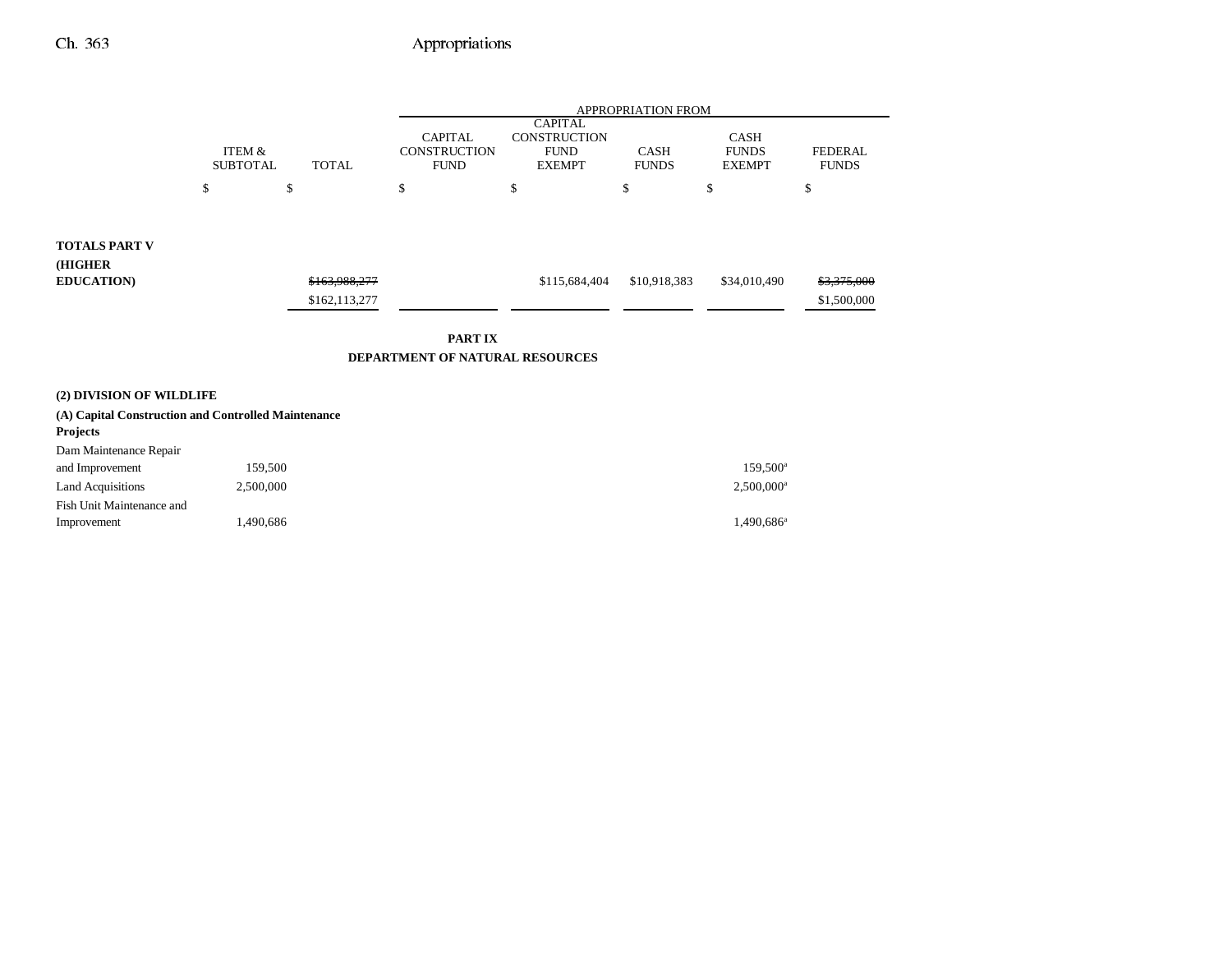| Property Maintenance,           |           |            |                        |         |
|---------------------------------|-----------|------------|------------------------|---------|
| Improvement and                 |           |            |                        |         |
| Development                     | 1,541,901 |            | 1,541,901 <sup>a</sup> |         |
| Watchable Wildlife in           |           |            |                        |         |
| <b>State Parks</b>              | 250,000   |            | $250,000^{\rm a}$      |         |
| Waterfowl Habitat Projects      | 160,000   |            | $160,000$ <sup>e</sup> |         |
|                                 |           |            | 160,000 <sup>b</sup>   |         |
| Motorboat Access on             |           |            |                        |         |
| Lakes and Streams               | 867,000   |            | $217,000^{\rm a}$      | 650,000 |
| Stream and Lake                 |           |            |                        |         |
| Improvements                    | 659,007   |            | 659,007 <sup>a</sup>   |         |
| <b>Employee Housing Repairs</b> | 239,710   |            | $239,710^a$            |         |
| Cooperative Habitat             |           |            |                        |         |
| Development                     | 400,000   |            | $400,000$ <sup>a</sup> |         |
| <b>Integrated Telephone</b>     |           |            |                        |         |
| System                          | 500,000   |            | $500,000$ <sup>a</sup> |         |
| Colorado Wetlands               |           |            |                        |         |
| Initiative                      | 250,000   |            | $250,000$ <sup>a</sup> |         |
| Buena Vista Water               |           |            |                        |         |
| <b>Collection System</b>        | 750,000   |            | $750,000$ <sup>a</sup> |         |
| Whirling Disease Positive       |           |            |                        |         |
| Hatchery Improvements           | 7,941,176 |            | 7,941,176 <sup>a</sup> |         |
| Miscellaneous Small             |           |            |                        |         |
| Projects                        | 562,610   |            | $562,610$ <sup>a</sup> |         |
|                                 |           | 18,271,590 |                        |         |

a These amounts shall be from reserves in the Wildlife Cash Fund.

**b THIS AMOUNT SHALL BE FROM THE DUCK STAMP PROGRAM.**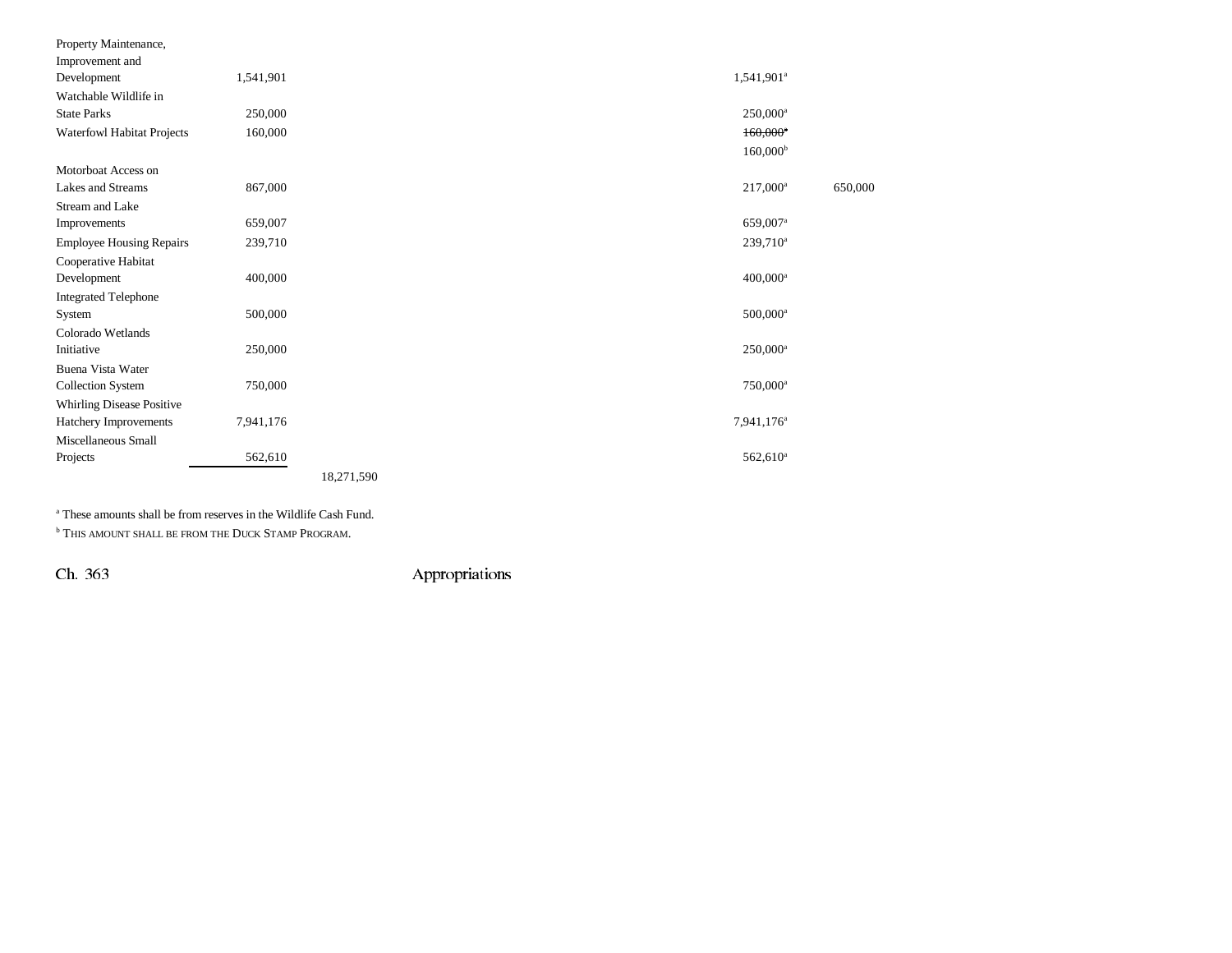|                                                         |                                      |              | APPROPRIATION FROM                                            |                                                                |                             |                                       |                                |  |
|---------------------------------------------------------|--------------------------------------|--------------|---------------------------------------------------------------|----------------------------------------------------------------|-----------------------------|---------------------------------------|--------------------------------|--|
|                                                         | <b>ITEM &amp;</b><br><b>SUBTOTAL</b> | <b>TOTAL</b> | <b>CAPITAL</b><br>CONSTRUCTION<br><b>FUND</b>                 | <b>CAPITAL</b><br>CONSTRUCTION<br><b>FUND</b><br><b>EXEMPT</b> | <b>CASH</b><br><b>FUNDS</b> | CASH<br><b>FUNDS</b><br><b>EXEMPT</b> | <b>FEDERAL</b><br><b>FUNDS</b> |  |
|                                                         | \$                                   | \$           | \$                                                            | \$                                                             | \$                          | \$                                    | \$                             |  |
| <b>TOTALS PART IX</b><br>(NATURAL<br><b>RESOURCES</b> ) |                                      | \$27,971,590 | <b>PART XI</b><br>DEPARTMENT OF PUBLIC HEALTH AND ENVIRONMENT |                                                                |                             | \$27,321,590                          | \$650,000                      |  |
| (1) CAPITAL CONSTRUCTION<br><b>PROJECTS</b>             |                                      |              |                                                               |                                                                |                             |                                       |                                |  |
| Water Quality Wastewater                                |                                      |              |                                                               |                                                                |                             |                                       |                                |  |
| <b>Treatment Construction</b>                           |                                      |              |                                                               |                                                                |                             |                                       |                                |  |
| Grants                                                  | 3,000,000                            |              |                                                               | 3,000,000                                                      |                             |                                       |                                |  |
| Laboratory Equipment<br>Upgrade                         | 566,000                              |              |                                                               | 500,000                                                        |                             | 66,000 <sup>a</sup>                   |                                |  |
| Replacement of Air<br><b>Quality Monitoring Station</b> | 148.909                              |              |                                                               |                                                                |                             | 148.909 <sup>b</sup>                  |                                |  |
|                                                         | 240,724                              |              |                                                               |                                                                |                             | 240,724 <sup>b</sup>                  |                                |  |
|                                                         |                                      |              |                                                               |                                                                |                             |                                       |                                |  |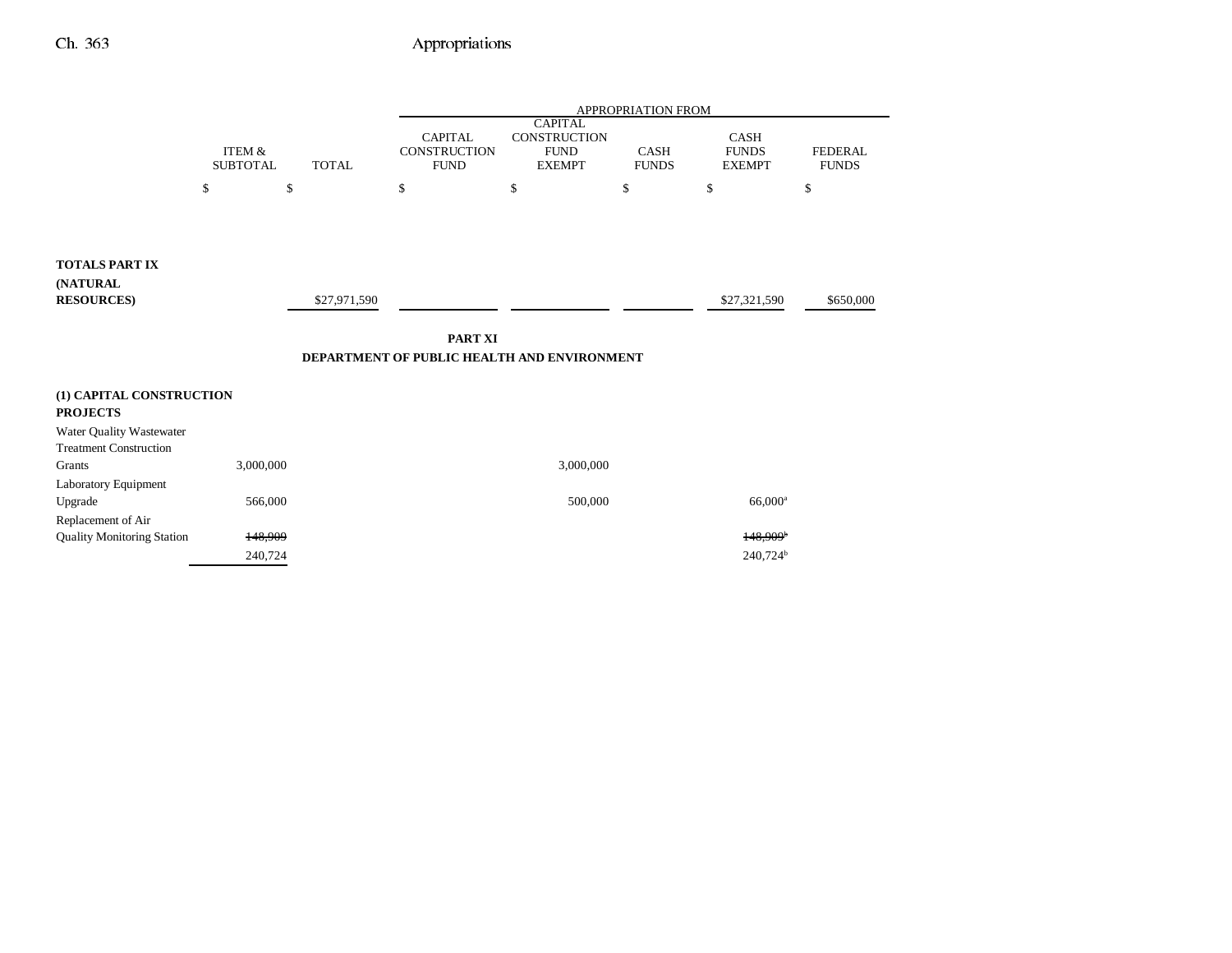### 3,714,909

3,806,724

a This amount shall be from the Newborn Screening and Genetic Counseling Fund.

b This amount shall be from the Automobile Inspection and Readjustment Account of the Highway Users Tax Fund.

#### **TOTALS PART XI**

| (PUBLIC HEALTH                    |           |             |                             |                     |
|-----------------------------------|-----------|-------------|-----------------------------|---------------------|
| AND ENVIRONMENT)                  |           | \$3,714,909 | \$3,500,000                 | \$214,909           |
|                                   |           | \$3,806,724 |                             | \$306,724           |
|                                   |           |             |                             |                     |
|                                   |           |             | <b>PART XII</b>             |                     |
|                                   |           |             | DEPARTMENT OF PUBLIC SAFETY |                     |
|                                   |           |             |                             |                     |
| (1) CAPITAL CONSTRUCTION PROJECTS |           |             |                             |                     |
| Laboratory Renovation,            |           |             |                             |                     |
| 690 Kipling Street, Phase 1       | 294,785   |             | 239,052                     | 55,733 <sup>b</sup> |
| Computer-aided Dispatch           |           |             |                             |                     |
| System, Colorado State            |           |             |                             |                     |
| Patrol, Phase 27                  | 2,000,000 |             | 2,000,000                   |                     |
| Engine Replacement, King          |           |             |                             |                     |
| Air Aircraft                      | 220,000   |             |                             | $220,000^a$         |
| <b>Communication System</b>       |           |             |                             |                     |
| Maintenance, Colorado             |           |             |                             |                     |
| State Patrol, Phase 2             | 437,000   |             | 437,000                     |                     |
|                                   |           |             |                             |                     |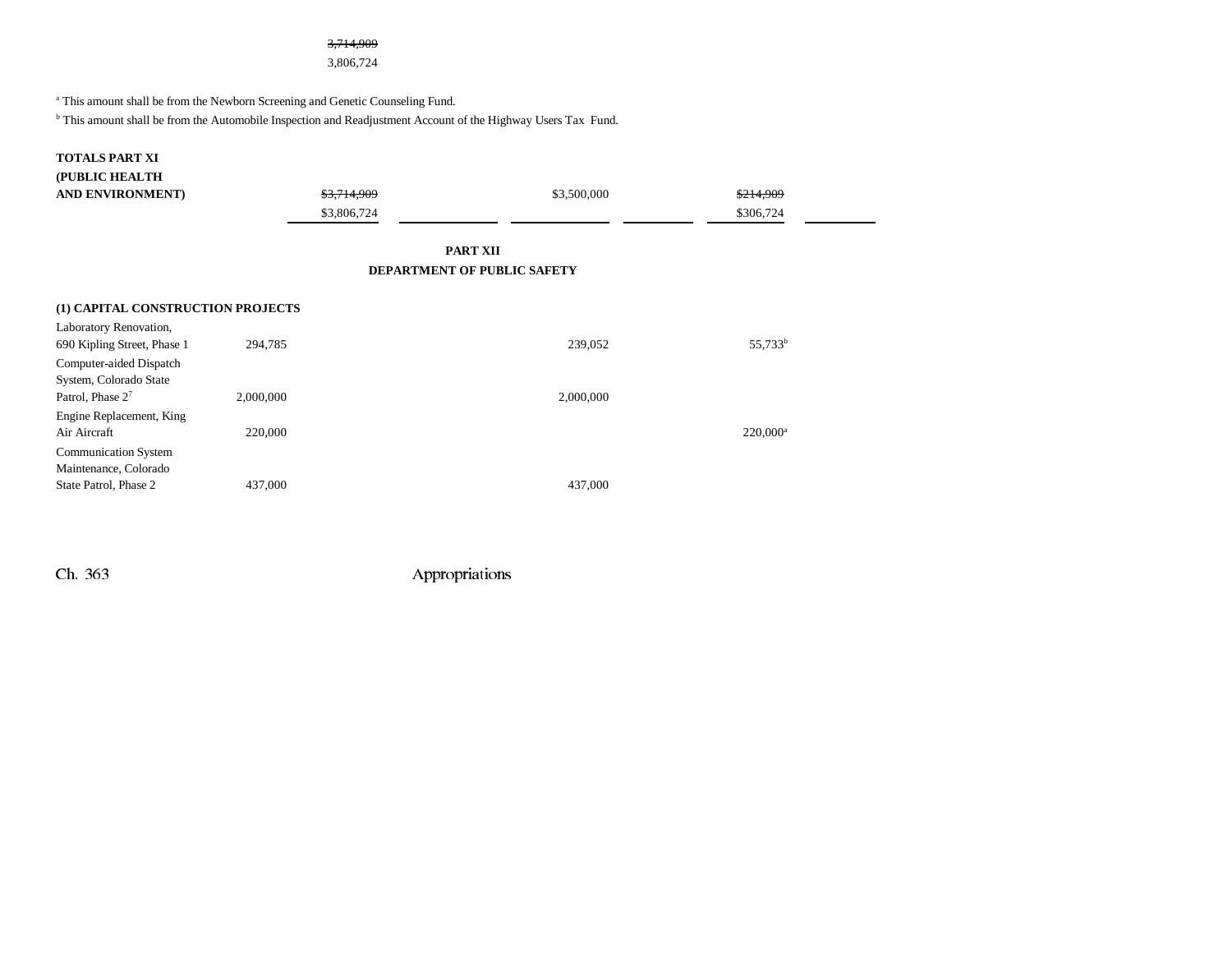|                                                       |                           |                      | APPROPRIATION FROM                                   |                                                                       |                             |                                              |                                |
|-------------------------------------------------------|---------------------------|----------------------|------------------------------------------------------|-----------------------------------------------------------------------|-----------------------------|----------------------------------------------|--------------------------------|
|                                                       | ITEM &<br><b>SUBTOTAL</b> | <b>TOTAL</b>         | <b>CAPITAL</b><br><b>CONSTRUCTION</b><br><b>FUND</b> | <b>CAPITAL</b><br><b>CONSTRUCTION</b><br><b>FUND</b><br><b>EXEMPT</b> | <b>CASH</b><br><b>FUNDS</b> | <b>CASH</b><br><b>FUNDS</b><br><b>EXEMPT</b> | <b>FEDERAL</b><br><b>FUNDS</b> |
|                                                       | \$                        | \$                   | \$                                                   | \$                                                                    | \$                          | \$                                           | \$                             |
|                                                       |                           |                      |                                                      |                                                                       |                             |                                              |                                |
| Replacement of Colorado<br>Crime Information Center   |                           |                      |                                                      |                                                                       |                             |                                              |                                |
| Network, Colorado Bureau<br>of Investigation, Phase 1 | 1,337,398                 |                      |                                                      | 1,337,398                                                             |                             |                                              |                                |
| Replacement Facility, Fort                            |                           |                      |                                                      |                                                                       |                             |                                              |                                |
| Collins Troop Office                                  | 806,265                   |                      |                                                      | 806,265                                                               |                             |                                              |                                |
|                                                       | 1,126,967                 |                      |                                                      | 899,087                                                               |                             | $227,880^{\circ}$                            |                                |
| <b>Additions and Renovations</b>                      |                           |                      |                                                      |                                                                       |                             |                                              |                                |
| to Troop Offices                                      | 50,050                    |                      |                                                      | 50,050                                                                |                             |                                              |                                |
|                                                       |                           | <del>5,145,498</del> |                                                      |                                                                       |                             |                                              |                                |
|                                                       |                           | 5,466,200            |                                                      |                                                                       |                             |                                              |                                |

<sup>a</sup> Of this amount, \$100,000 shall be from reserves in the Public Safety Internal Service Fund and \$120,000 shall be from reserves in the Sale of Vehicles Fund.

<sup>b</sup> This amount shall be from reserves in the Contraband Custodial Fund.

c OF THIS AMOUNT, \$150,000(T) SHALL BE FROM THE DEPARTMENT OF TRANSPORTATION'S CONSTRUCTION, MAINTENANCE, AND OPERATIONS BUDGET, AND \$77,880 SHALL BE FROM THE SALE OF PROPERTY.

### **TOTALS PART XII**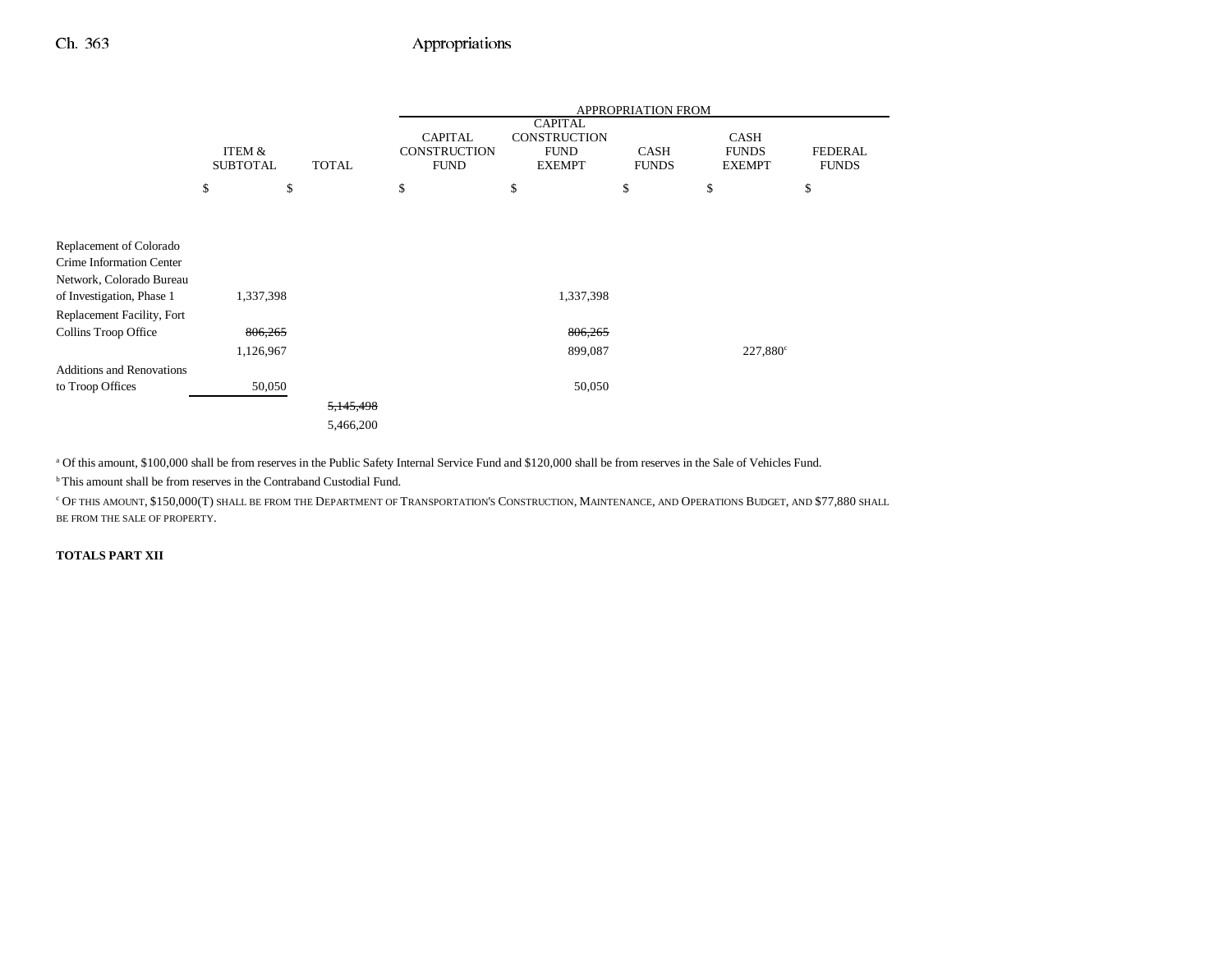| (PUBLIC SAFETY)        | \$5,145,498   | \$4,869,765   |              | \$275,733              |              |
|------------------------|---------------|---------------|--------------|------------------------|--------------|
|                        | \$5,466,200   | \$4,962,587   |              | \$503,613              |              |
|                        |               |               |              |                        |              |
| <b>GRAND TOTALS</b>    |               |               |              |                        |              |
| (CAPITAL CONSTRUCTION) | \$284,679,988 | \$169,169,782 | \$37,986,806 | \$65,117,909*          | \$12,405,491 |
|                        | \$283,217,505 | \$169,262,604 |              | $$65,437,604^{\circ}$$ | \$10,530,491 |

<sup>a</sup> Of this amount, \$1,554,067 \$1,704,067 contains a (T) notation and \$632,513 is from the Highway Users Tax Fund pursuant to Section 43-4-201(3)(a), C.R.S.

**SECTION 7.** Part II (2), Part IV (1), Part V (6)(B), (10)(B), (11)(B), (13)(B), (14)(B), (18)(A), and (31)(A), Part VI (1)(B), Part XIII (2), Part XIV (1), footnote 4, and the affected totals of section 3 of chapter 336, Session Laws of Colorado 1998, are amended, and the said Part VI is further amended BY THE ADDITION OF A NEW SECTION (5) and the said section 3 is further amended BY THE ADDITION OF A NEW FOOTNOTE, to read:

## Section 3. **Capital construction appropriation.**

## **PART IIDEPARTMENT OF CORRECTIONS**

| 63,138,688 | 62,520,145               | $618,543$ <sup>*</sup>   |
|------------|--------------------------|--------------------------|
| 64,135,688 |                          | $1,615,543$ <sup>a</sup> |
|            |                          |                          |
| 2,529,100  | 2,529,100                |                          |
|            | (2) CAPITAL CONSTRUCTION |                          |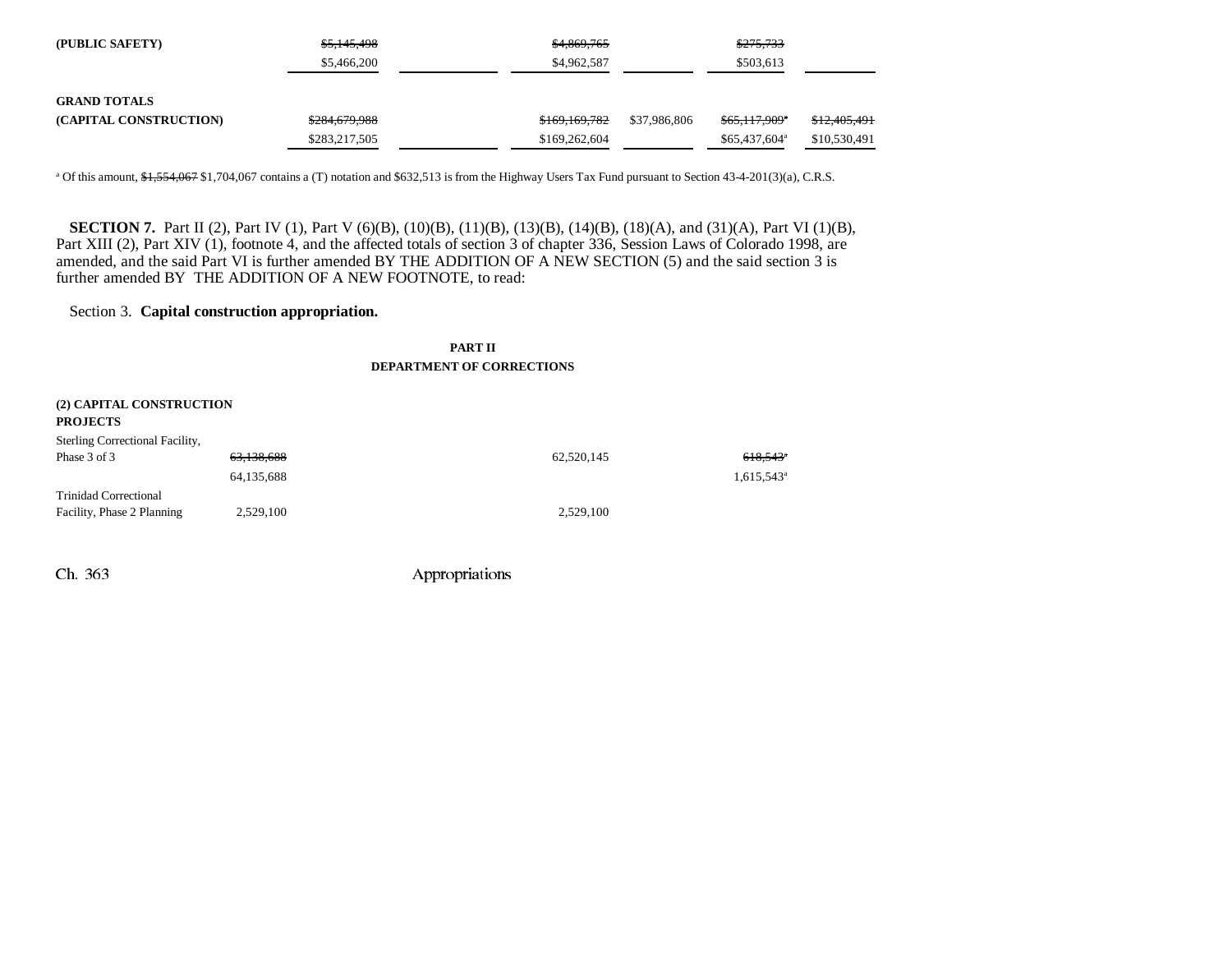|                                                       |                                      |              | <b>APPROPRIATION FROM</b>                     |                                                                |                             |                                              |                                |
|-------------------------------------------------------|--------------------------------------|--------------|-----------------------------------------------|----------------------------------------------------------------|-----------------------------|----------------------------------------------|--------------------------------|
|                                                       | <b>ITEM &amp;</b><br><b>SUBTOTAL</b> | <b>TOTAL</b> | <b>CAPITAL</b><br>CONSTRUCTION<br><b>FUND</b> | <b>CAPITAL</b><br>CONSTRUCTION<br><b>FUND</b><br><b>EXEMPT</b> | <b>CASH</b><br><b>FUNDS</b> | <b>CASH</b><br><b>FUNDS</b><br><b>EXEMPT</b> | <b>FEDERAL</b><br><b>FUNDS</b> |
|                                                       | \$<br>\$                             |              | \$                                            | \$                                                             | \$                          | \$                                           | \$                             |
|                                                       |                                      |              |                                               |                                                                |                             |                                              |                                |
| Denver Women's Correctional                           |                                      |              |                                               |                                                                |                             |                                              |                                |
| Facility, Phase 3                                     | 67,065,770                           |              |                                               | 65,865,770                                                     | $1,200,000^{\rm b}$         |                                              |                                |
| Miscellaneous Small Projects,                         |                                      |              |                                               |                                                                |                             |                                              |                                |
| Correctional Industries <sup>1</sup>                  | 100,000                              |              |                                               |                                                                |                             | $100,000$ c                                  |                                |
| Arkansas Valley Correctional                          |                                      |              |                                               |                                                                |                             |                                              |                                |
| Facility, HVAC Retrofit,                              |                                      |              |                                               |                                                                |                             |                                              |                                |
| Phase 1 of 3                                          | 4,614,140                            |              |                                               | 4,614,140                                                      |                             |                                              |                                |
| Colorado Women's                                      |                                      |              |                                               |                                                                |                             |                                              |                                |
| Correctional Facility, Life                           |                                      |              |                                               |                                                                |                             |                                              |                                |
| Safety, Inmate Duress                                 |                                      |              |                                               |                                                                |                             |                                              |                                |
| System, Living                                        |                                      |              |                                               |                                                                |                             |                                              |                                |
| Units 1, 2, 3, and 4                                  | 94,659                               |              |                                               | 94,659                                                         |                             |                                              |                                |
| Arkansas Valley Correctional                          |                                      |              |                                               |                                                                |                             |                                              |                                |
| Facility, Life Safety, Sewage                         |                                      |              |                                               |                                                                |                             |                                              |                                |
| Life Station Improvements                             | 68,369                               |              |                                               | 68,369                                                         |                             |                                              |                                |
| East Canon City Prison                                |                                      |              |                                               |                                                                |                             |                                              |                                |
| <b>Complex Visitor Processing</b><br>Center Expansion | 402,017                              |              |                                               |                                                                | $402,017$ <sup>b</sup>      |                                              |                                |
|                                                       |                                      |              |                                               |                                                                |                             |                                              |                                |
|                                                       |                                      | 138,012.7    |                                               |                                                                |                             |                                              |                                |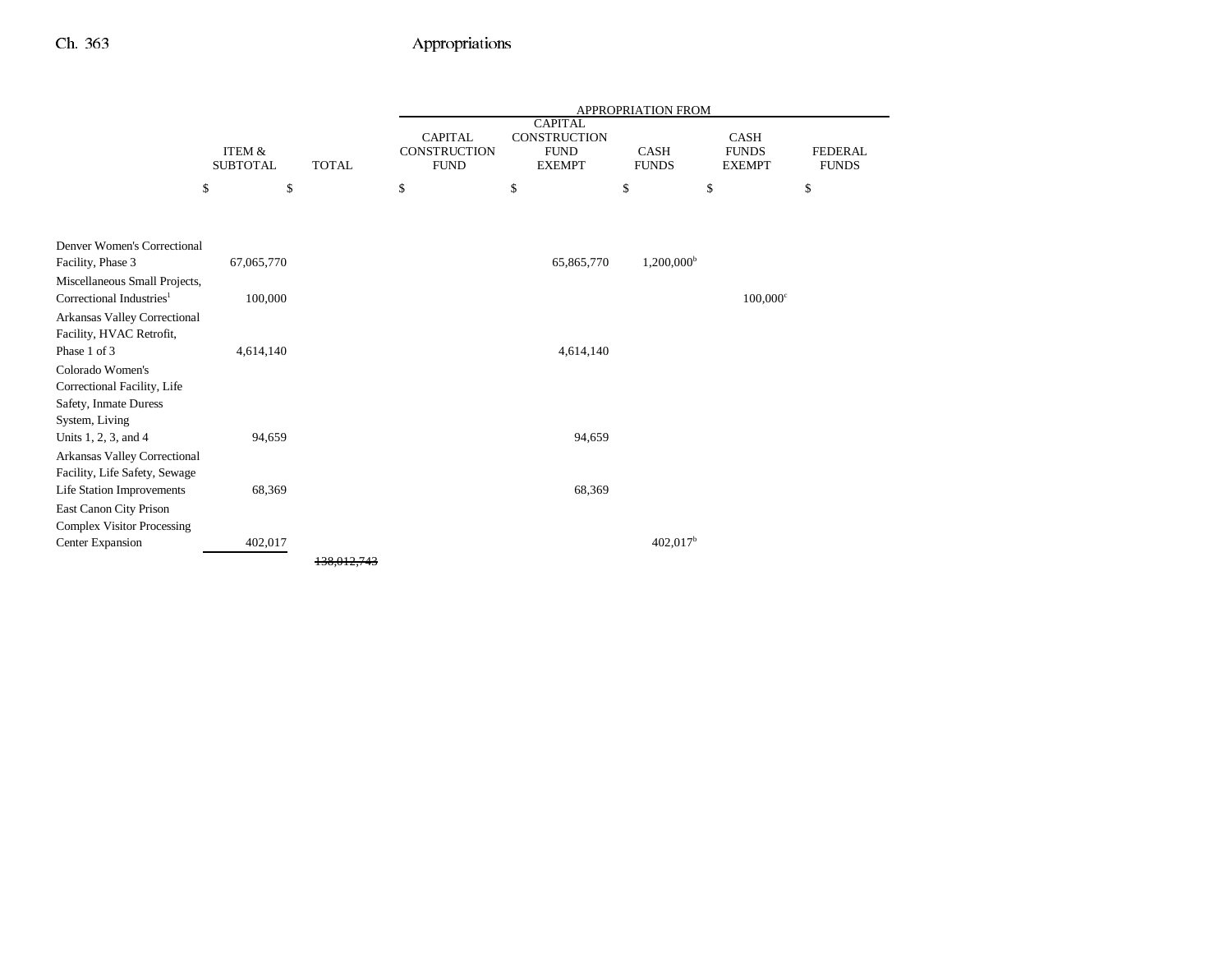### 139,009,743

<sup>a</sup> <del>This amount</del> Of this amount, \$618,543 shall be from the Corrections Expansion Reserve Fund, and \$997,000 shall be from reserves in the Canteen and Library FUND.

 $<sup>b</sup>$  These amounts shall be from sales revenues of the Canteen Operation.</sup>

c This amount shall be from sales revenues earned by Correctional Industries.

#### **TOTALS PART II**

| (CORRECTIONS)                                                    | \$141.693.549 | \$139,372,989                                  | \$1,602,017           | \$718.543   |             |
|------------------------------------------------------------------|---------------|------------------------------------------------|-----------------------|-------------|-------------|
|                                                                  | \$142,690,549 |                                                |                       | \$1,715,543 |             |
|                                                                  |               | <b>PART IV</b>                                 |                       |             |             |
|                                                                  |               | DEPARTMENT OF HEALTH CARE POLICY AND FINANCING |                       |             |             |
| (1) CAPITAL CONSTRUCTION<br><b>PROJECT</b>                       |               |                                                |                       |             |             |
| Colorado Benefits                                                |               |                                                |                       |             |             |
| Management System, Phase 3                                       | 2,794,966     | 984,031                                        | $13,452$ <sup>a</sup> |             | 1,797,483   |
|                                                                  | 3,850,879     | 1,583,079                                      | 51,308 <sup>a</sup>   |             | 2,216,492   |
| <sup>a</sup> This amount shall be from the Old Age Pension Fund. |               |                                                |                       |             |             |
| <b>TOTALS PART IV</b>                                            |               |                                                |                       |             |             |
| (HEALTH CARE POLICY                                              |               |                                                |                       |             |             |
| <b>AND FINANCING)</b>                                            | \$2,794,966   | \$984,031                                      | \$13,452              |             | \$1,797,483 |
|                                                                  | \$3,850,879   | \$1,583,079                                    | \$51,308              |             | \$2,216,492 |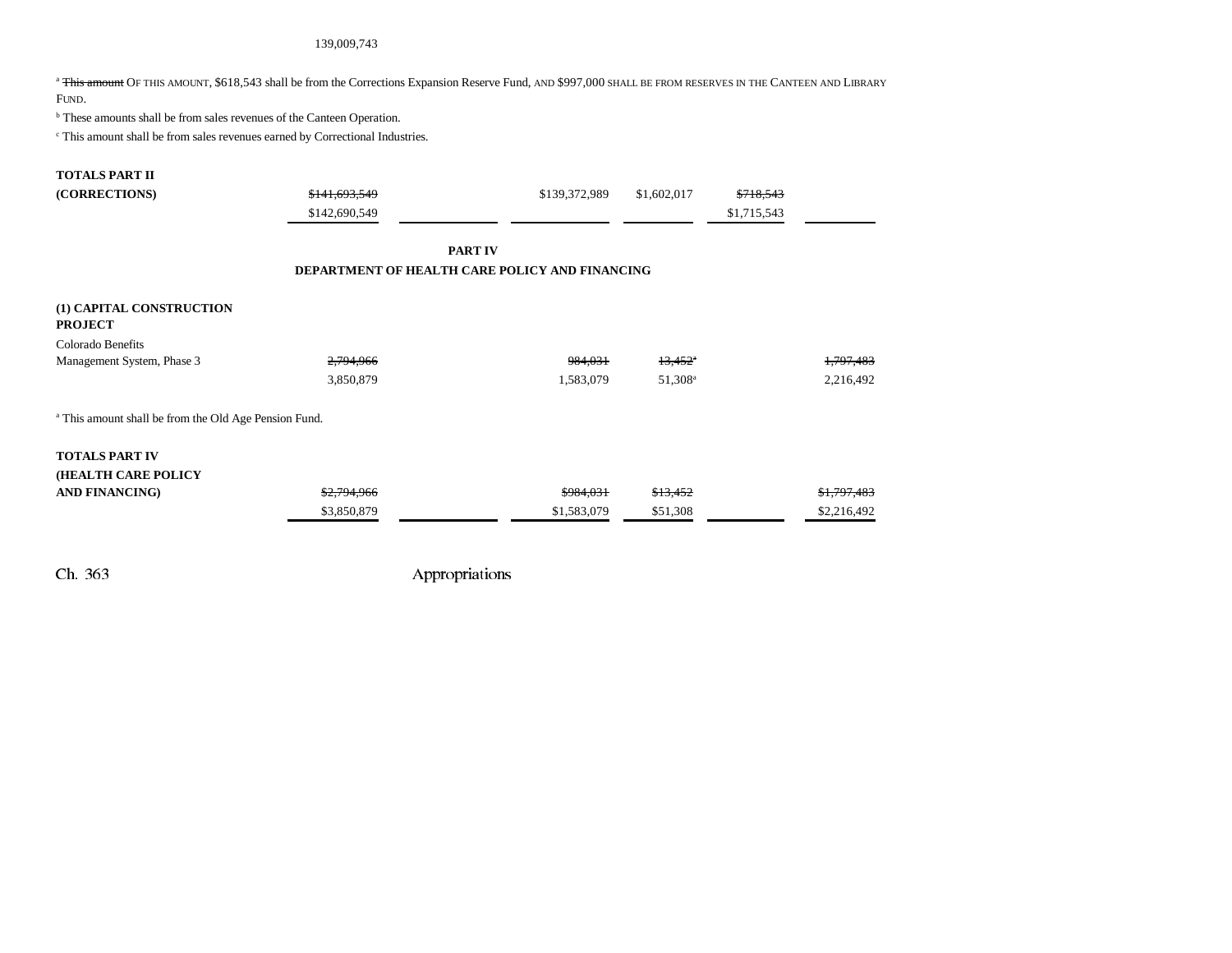|                 |       |              | APPROPRIATION FROM |              |               |                |  |  |  |
|-----------------|-------|--------------|--------------------|--------------|---------------|----------------|--|--|--|
|                 |       |              | <b>CAPITAL</b>     |              |               |                |  |  |  |
|                 |       | CAPITAL      | CONSTRUCTION       |              | <b>CASH</b>   |                |  |  |  |
| ITEM &          |       | CONSTRUCTION | <b>FUND</b>        | <b>CASH</b>  | <b>FUNDS</b>  | <b>FEDERAL</b> |  |  |  |
| <b>SUBTOTAL</b> | TOTAL | <b>FUND</b>  | <b>EXEMPT</b>      | <b>FUNDS</b> | <b>EXEMPT</b> | <b>FUNDS</b>   |  |  |  |
|                 |       |              |                    |              |               |                |  |  |  |
|                 |       |              |                    |              |               |                |  |  |  |

## **PART V DEPARTMENT OF HIGHER EDUCATION**

| <b>(6) COLORADO STATE UNIVERSITY</b><br>(B) Capital Construction Projects<br>Expansion and Renovation,<br>Engineering Building,                     |            |           |                                                      |
|-----------------------------------------------------------------------------------------------------------------------------------------------------|------------|-----------|------------------------------------------------------|
| Phase 3 of 3                                                                                                                                        | 10,035,458 | 7,035,458 | $3,000,000$ <sup>a</sup><br>$3,000,000$ <sup>b</sup> |
| Colorado State Forest Service<br>District Office Replacement<br>at Durango and Boulder<br>Old Fort Collins High School,<br>Purchase and Renovation, | 787,361    | 787,361   |                                                      |
| Phase 2 of 3                                                                                                                                        | 575,951    | 575,951   |                                                      |
| <b>Exercise and Sports Science</b><br>Clinical/Research Laboratory<br><b>Student Recreation Center</b>                                              | 1,116,931  |           | 1,116,931 <sup>a</sup>                               |
| Addition                                                                                                                                            | 3,360,000  |           | 3,360,000 <sup>a</sup>                               |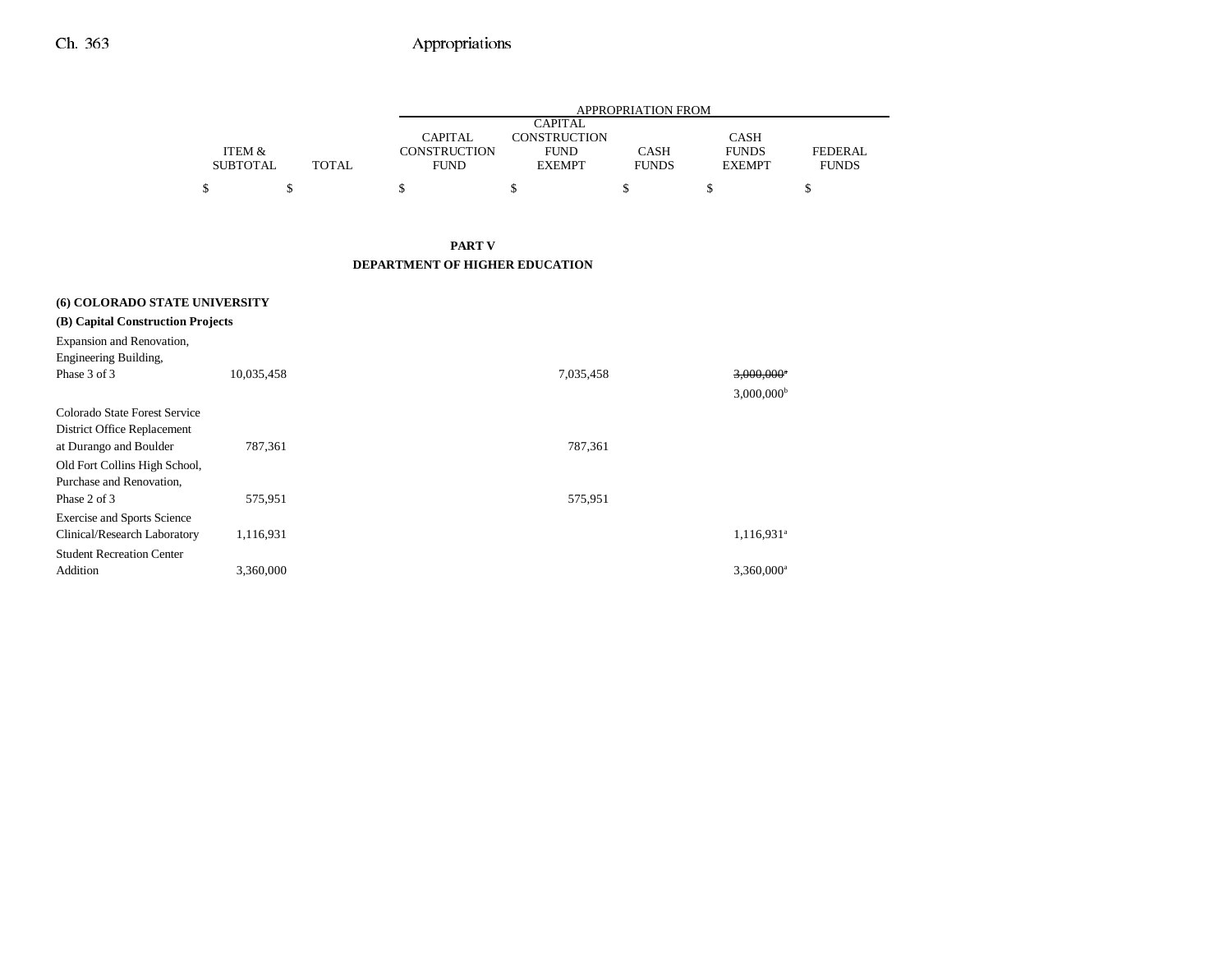| Housing Materials and               |              |           |                        |
|-------------------------------------|--------------|-----------|------------------------|
| <b>Furnishings Storage Facility</b> | 1,653,040    |           | 1,653,040 <sup>a</sup> |
| Animal Sciences Program,            |              |           |                        |
| Farm Relocation, Phase 2 of 3       | 4.688.621    | 4.688.621 |                        |
|                                     | 22, 217, 362 |           |                        |
|                                     |              |           |                        |

27,251,934

<sup>a</sup> These amounts shall come from exempt institutional sources and are shown here for informational purposes only. Therefore, they shall not be accounted for in the State's Capital Construction Fund and the limitations on encumbrance timeliness and use of internal workforce do not apply.

**b THIS AMOUNT SHALL BE FROM EXEMPT INSTITUTIONAL SOURCES.** 

### **(10) UNIVERSITY OF COLORADO AT BOULDER**

| (B) Capital Construction Projects |           |                          |
|-----------------------------------|-----------|--------------------------|
|                                   |           |                          |
| 2,998,624                         |           | 2,998,624                |
| 3,648,624                         |           | $3,648,624$ <sup>a</sup> |
|                                   |           |                          |
| 2,278,720                         | 2,104,351 | $174,369$ <sup>*</sup>   |
| 2,481,460                         |           | 377,109°                 |
|                                   |           |                          |
|                                   |           |                          |
|                                   |           |                          |
|                                   |           |                          |
|                                   |           |                          |
| 3,929,248                         | 3,929,248 |                          |
| 5,129,248                         |           | $1.200.000$ <sup>c</sup> |
|                                   |           |                          |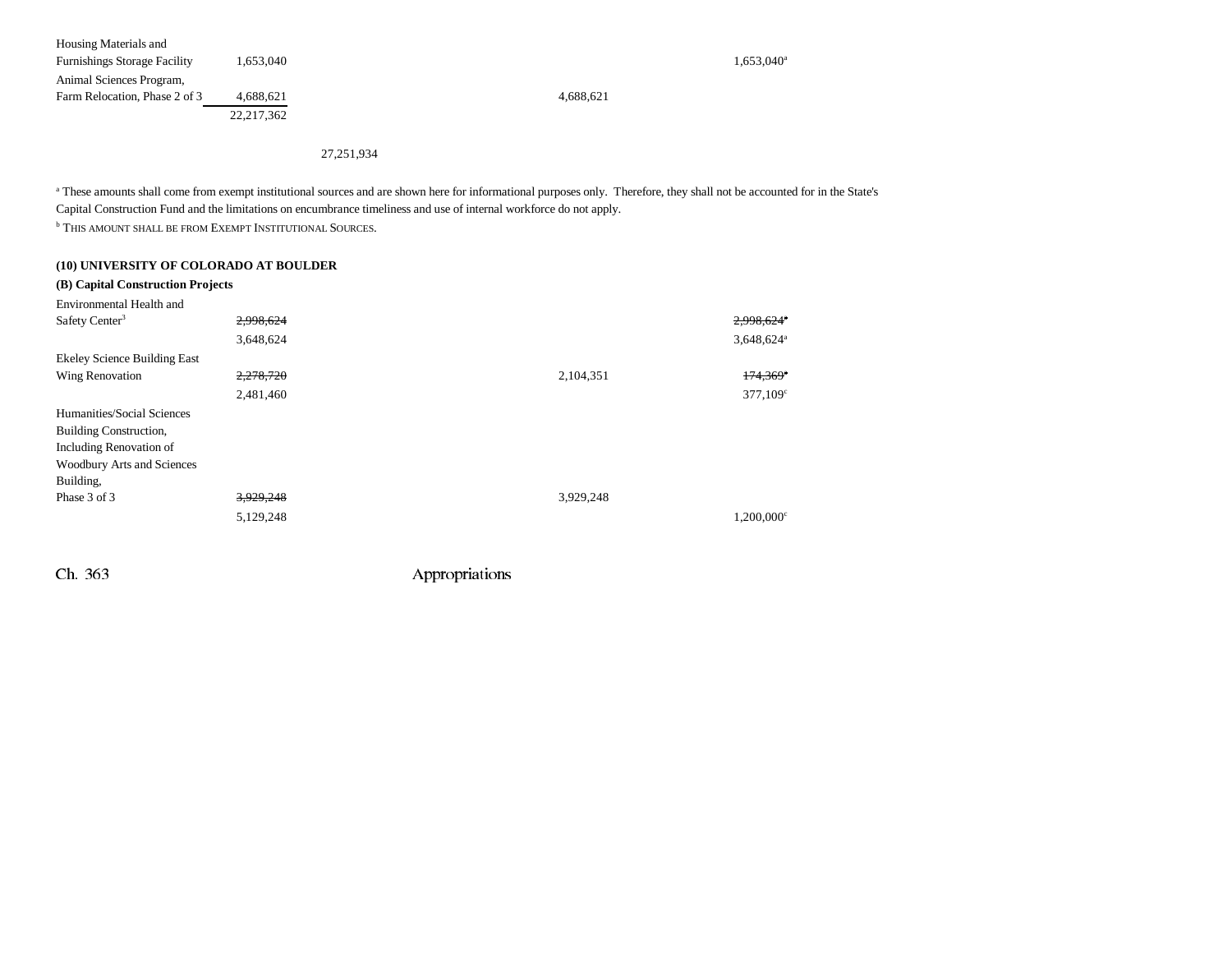|                                  |                                      |              |                                                      |                                                                | APPROPRIATION FROM          |                                              |                                |
|----------------------------------|--------------------------------------|--------------|------------------------------------------------------|----------------------------------------------------------------|-----------------------------|----------------------------------------------|--------------------------------|
|                                  | <b>ITEM &amp;</b><br><b>SUBTOTAL</b> | <b>TOTAL</b> | <b>CAPITAL</b><br><b>CONSTRUCTION</b><br><b>FUND</b> | <b>CAPITAL</b><br>CONSTRUCTION<br><b>FUND</b><br><b>EXEMPT</b> | <b>CASH</b><br><b>FUNDS</b> | <b>CASH</b><br><b>FUNDS</b><br><b>EXEMPT</b> | <b>FEDERAL</b><br><b>FUNDS</b> |
|                                  | \$<br>\$                             |              | $\$$                                                 | \$                                                             | \$                          | $\$$                                         | \$                             |
|                                  |                                      |              |                                                      |                                                                |                             |                                              |                                |
| <b>Porter Biosciences</b>        |                                      |              |                                                      |                                                                |                             |                                              |                                |
| Renovation, Phase 2 of 4         | 1,605,852                            |              |                                                      | 1,605,852                                                      |                             |                                              |                                |
| Geology Building Renovation      | 6,012,478                            |              |                                                      | 3,869,682                                                      |                             | 2,142,796*                                   |                                |
|                                  |                                      |              |                                                      |                                                                |                             | 2,142,796°                                   |                                |
| Interdisciplinary                |                                      |              |                                                      |                                                                |                             |                                              |                                |
| <b>Environmental Engineering</b> |                                      |              |                                                      |                                                                |                             |                                              |                                |
| <b>Addition and Renovation</b>   | 2,131,418                            |              |                                                      | 2,131,418                                                      |                             |                                              |                                |
| Renovation of Research Lab       |                                      |              |                                                      |                                                                |                             |                                              |                                |
| $#3^3$                           | 5,621,000                            |              |                                                      |                                                                |                             | 5,621,000 <sup>a</sup>                       |                                |
| Air Supported Practice           |                                      |              |                                                      |                                                                |                             |                                              |                                |
| Facility                         | 1,500,000                            |              |                                                      |                                                                |                             | 1,500,000 <sup>a</sup>                       |                                |
| Renovation of Imig Music         |                                      |              |                                                      |                                                                |                             |                                              |                                |
| <b>Practice Rooms</b>            | 497,000                              |              |                                                      |                                                                | 497,000 <sup>b</sup>        |                                              |                                |
| Institute of Behavioral          |                                      |              |                                                      |                                                                |                             |                                              |                                |
| Genetics Addition                | 496,000                              |              |                                                      |                                                                |                             | 496,000 <sup>a</sup>                         |                                |
|                                  | 27,070,340                           |              |                                                      |                                                                |                             |                                              |                                |
|                                  | 29,123,080                           |              |                                                      |                                                                |                             |                                              |                                |

32,077,468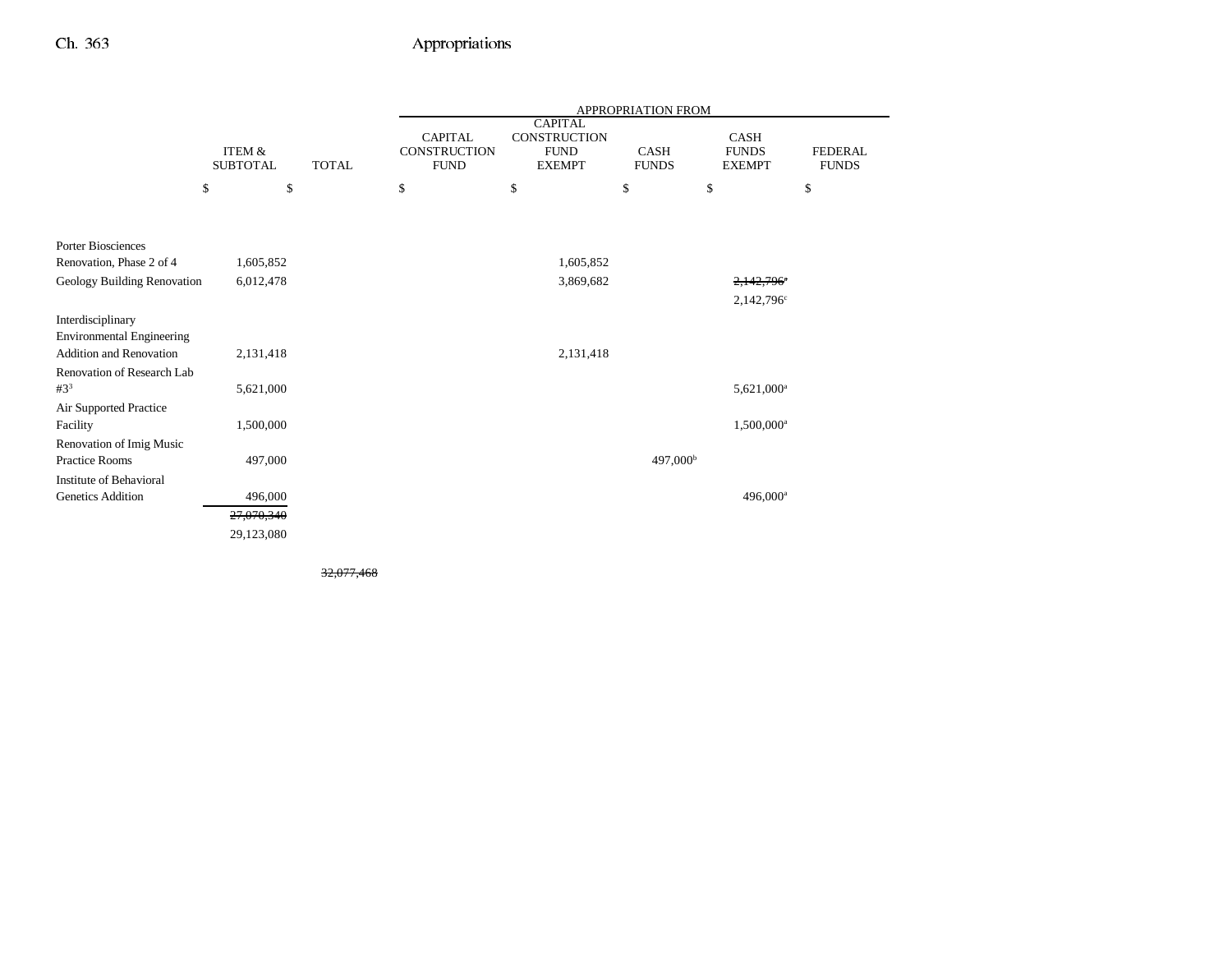#### 34,130,208

a These amounts shall come from exempt institutional sources and are shown here for informational purposes only. Therefore, they shall not be accounted for in the State's Capital Construction Fund and the limitations on encumbrance timeliness and use of internal workforce do not apply.

b This amount shall come from student fees and is shown here for informational purposes only. Therefore, it shall not be accounted for in the State's Capital Construction Fund and the limitations on encumbrance timeliness and use of internal workforce do not apply.

 $\lq$  These amounts shall come from Exempt Institutional Sources.

#### **(11) UNIVERSITY OF COLORADO AT COLORADO SPRINGS**

#### **(B) Capital Construction Projects**

| Library Remodeling and      |            |            |           |                          |
|-----------------------------|------------|------------|-----------|--------------------------|
| Information Technology and  |            |            |           |                          |
| <b>Communication Center</b> |            |            |           |                          |
| Expansion, Phase 2 of 4     | 12,177,165 |            | 8,470,935 | $3,706,230$ <sup>*</sup> |
|                             | 11,937,765 |            |           | $3,466,830$ <sup>b</sup> |
| Land Acquisition, North     |            |            |           |                          |
| Nevada Avenue               | 1,780,000  |            |           | 1,780,000 <sup>a</sup>   |
|                             | 13,957,165 |            |           |                          |
|                             | 13,717,765 |            |           |                          |
|                             |            |            |           |                          |
|                             |            | 14.303.165 |           |                          |

14,063,765

**\* These amounts** a THIS AMOUNT shall be from exempt institutional sources and are IS shown here for informational purposes only. Therefore, they IT shall not be accounted for in the State's Capital Construction Fund and the limitations on encumbrance timeliness and use of internal workforce do not apply. **b This amount shall be from Exempt Institutional Sources.**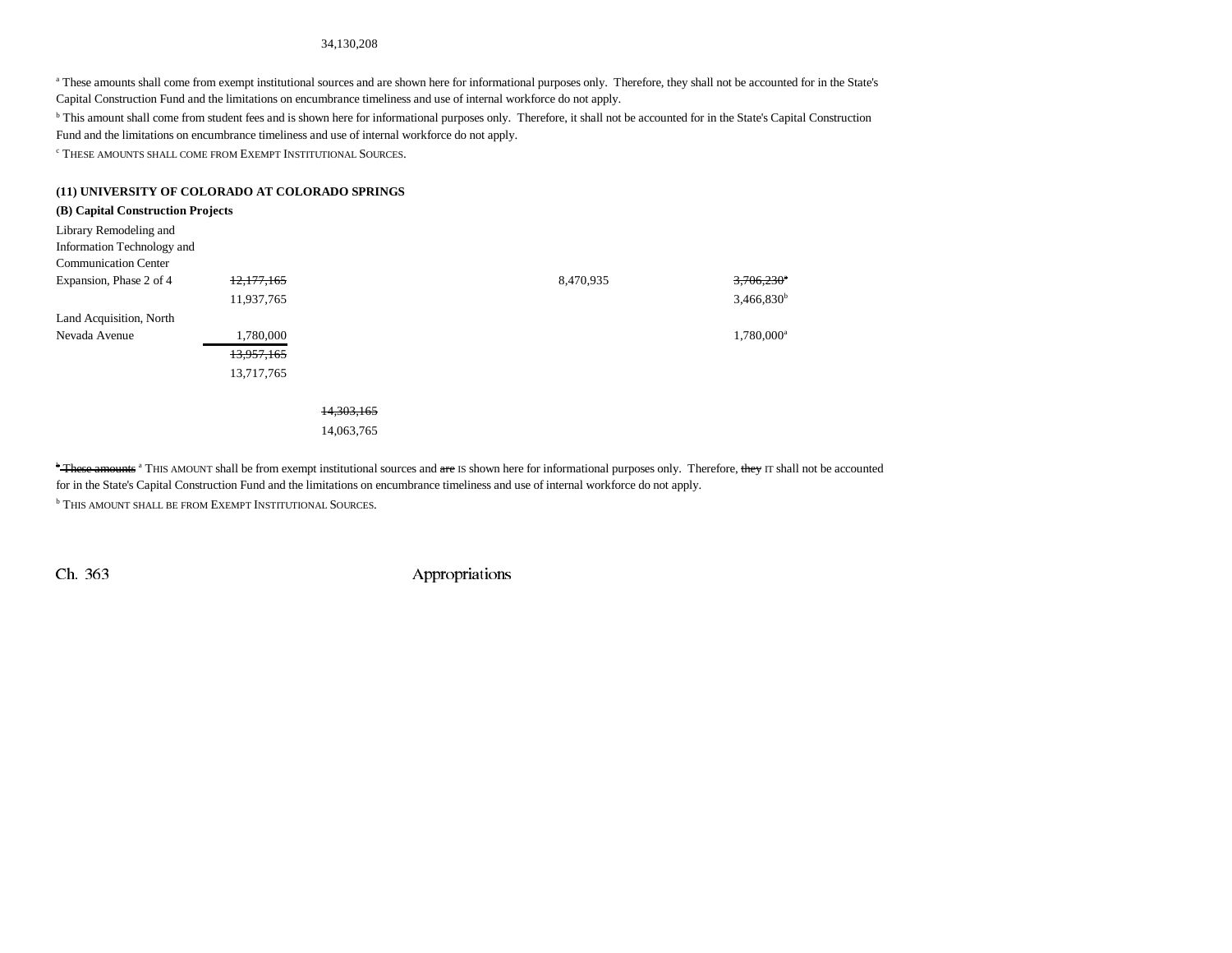|                                                    |                           |              |                                               |                                                                | <b>APPROPRIATION FROM</b>   |                                       |                                |
|----------------------------------------------------|---------------------------|--------------|-----------------------------------------------|----------------------------------------------------------------|-----------------------------|---------------------------------------|--------------------------------|
|                                                    | ITEM &<br><b>SUBTOTAL</b> | <b>TOTAL</b> | <b>CAPITAL</b><br>CONSTRUCTION<br><b>FUND</b> | <b>CAPITAL</b><br>CONSTRUCTION<br><b>FUND</b><br><b>EXEMPT</b> | <b>CASH</b><br><b>FUNDS</b> | CASH<br><b>FUNDS</b><br><b>EXEMPT</b> | <b>FEDERAL</b><br><b>FUNDS</b> |
|                                                    | \$<br>\$                  |              | \$                                            | \$                                                             | \$                          | \$                                    | \$                             |
|                                                    |                           |              |                                               |                                                                |                             |                                       |                                |
| (13) UNIVERSITY OF COLORADO HEALTH SCIENCES CENTER |                           |              |                                               |                                                                |                             |                                       |                                |
| (B) Capital Construction Projects                  |                           |              |                                               |                                                                |                             |                                       |                                |
| Consolidation of Cancer and                        |                           |              |                                               |                                                                |                             |                                       |                                |
| Urology Programs at                                |                           |              |                                               |                                                                |                             |                                       |                                |
| Fitzsimons, Phase 4 of 4                           | 11,000,000                |              |                                               |                                                                |                             | 11,000,000*                           |                                |
|                                                    | 18,125,000                |              |                                               |                                                                |                             | $18,125,000^{\rm b}$                  |                                |
| Building 500 and Other                             |                           |              |                                               |                                                                |                             |                                       |                                |
| <b>Building Renovations at</b>                     |                           |              |                                               |                                                                |                             |                                       |                                |
| Fitzsimons, Phase 1 of $33$                        | 8,750,000                 |              |                                               |                                                                |                             | 8,750,000 <sup>a</sup>                |                                |
| Infrastructure Development at                      |                           |              |                                               |                                                                |                             |                                       |                                |
| Fitzsimons                                         | 4,000,000                 |              |                                               | 2,000,000                                                      |                             | 2,000,000*                            |                                |
|                                                    |                           |              |                                               |                                                                |                             | $2,000,000^{\rm b}$                   |                                |
| <b>Education Space Remodel at</b>                  |                           |              |                                               |                                                                |                             |                                       |                                |
| 9th and Colorado <sup>3</sup>                      | 4,643,280                 |              |                                               |                                                                |                             | 4,643,280 <sup>a</sup>                |                                |
| <b>Research Space Renovations</b>                  |                           |              |                                               |                                                                |                             |                                       |                                |
| at 9th and Colorado <sup>3</sup>                   | 3,240,000                 |              |                                               |                                                                |                             | 3,240,000 <sup>a</sup>                |                                |
| <b>Tele-Education Health</b>                       |                           |              |                                               |                                                                |                             |                                       |                                |
| System                                             | 2,158,992                 |              |                                               | 2,158,992                                                      |                             |                                       |                                |
| Denison Library Renovation                         | 2,009,090                 |              |                                               | 2,009,090                                                      |                             |                                       |                                |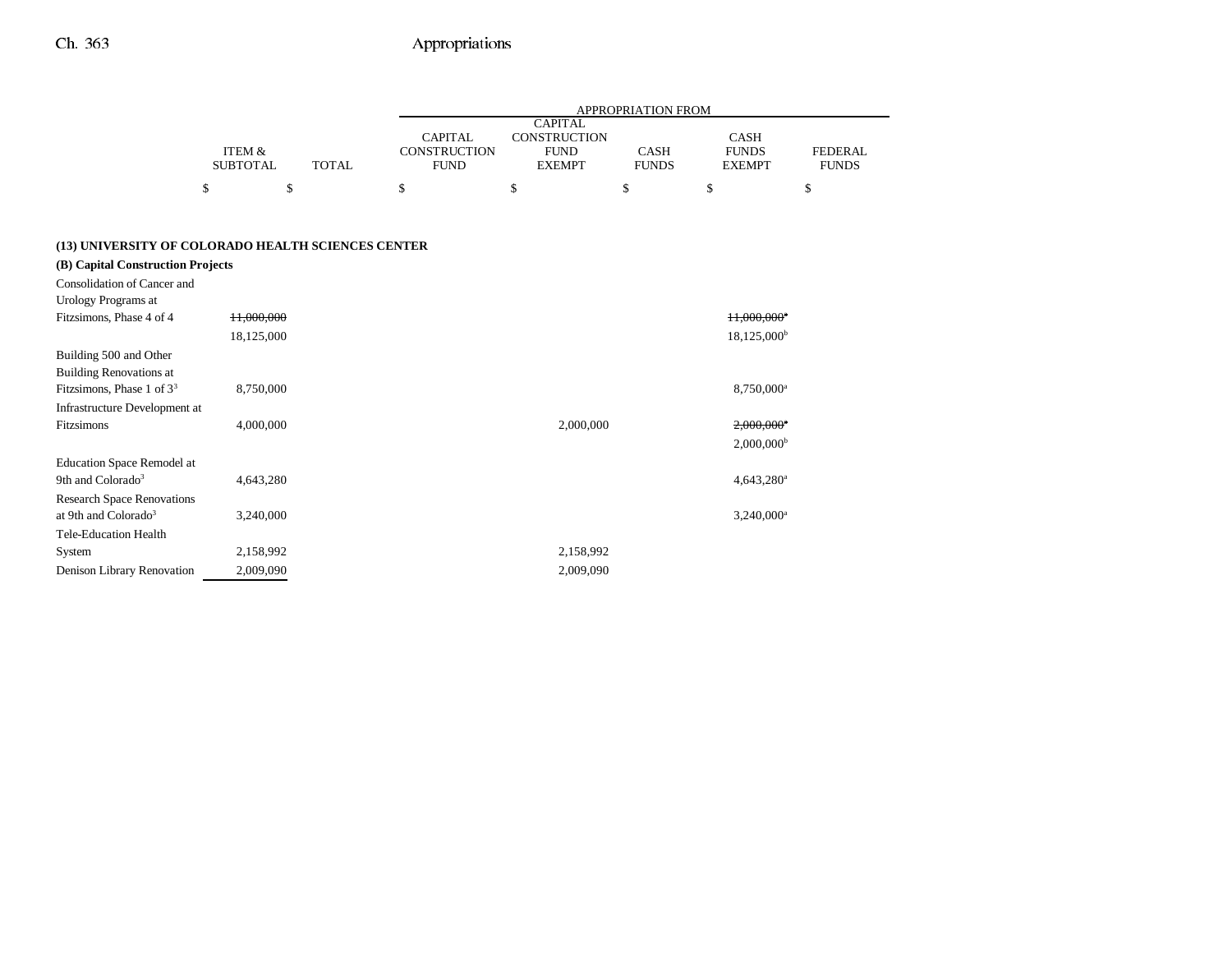#### 35,801,362

42,926,362

#### 38,255,801

45,380,801

<sup>a</sup> These amounts shall be from exempt institutional sources and are shown here for informational purposes only. Therefore, they shall not be accounted for in the State's Capital Construction Fund and the limitations on encumbrance timeliness and use of internal workforce do not apply. **b THESE AMOUNTS SHALL BE FROM EXEMPT INSTITUTIONAL SOURCES.** 

**(14) COLORADO SCHOOL OF MINES**

| (14) COLORADO SCHOOL OF MINES     |           |           |                        |
|-----------------------------------|-----------|-----------|------------------------|
| (B) Capital Construction Projects |           |           |                        |
| Hill Hall Renovation and          |           |           |                        |
| Addition, Phase 4 of 4            | 2,434,392 | 2,434,392 |                        |
| Center for Technology and         |           |           |                        |
| Learning Media for Engineers      |           |           |                        |
| and Scientists, Phase 1 of 2      | 1.171.246 | 1,155,346 | $15,900^{\circ}$       |
|                                   |           |           | $15,900^{\rm b}$       |
| <b>Blaster Village Residence</b>  |           |           |                        |
| Facility                          | 5,581,858 |           | 5,581,858 <sup>a</sup> |
|                                   | 9,187,496 |           |                        |

10,999,007

<sup>a</sup> <del>These amounts</del> THIS AMOUNT shall come from exempt institutional sources and are IS shown here for informational purposes only. Therefore, they IT shall not be accounted for in the State's Capital Construction Fund and the limitations on encumbrance timeliness and use of internal workforce do not apply. **b This amount shall be from Exempt Institutional Sources.**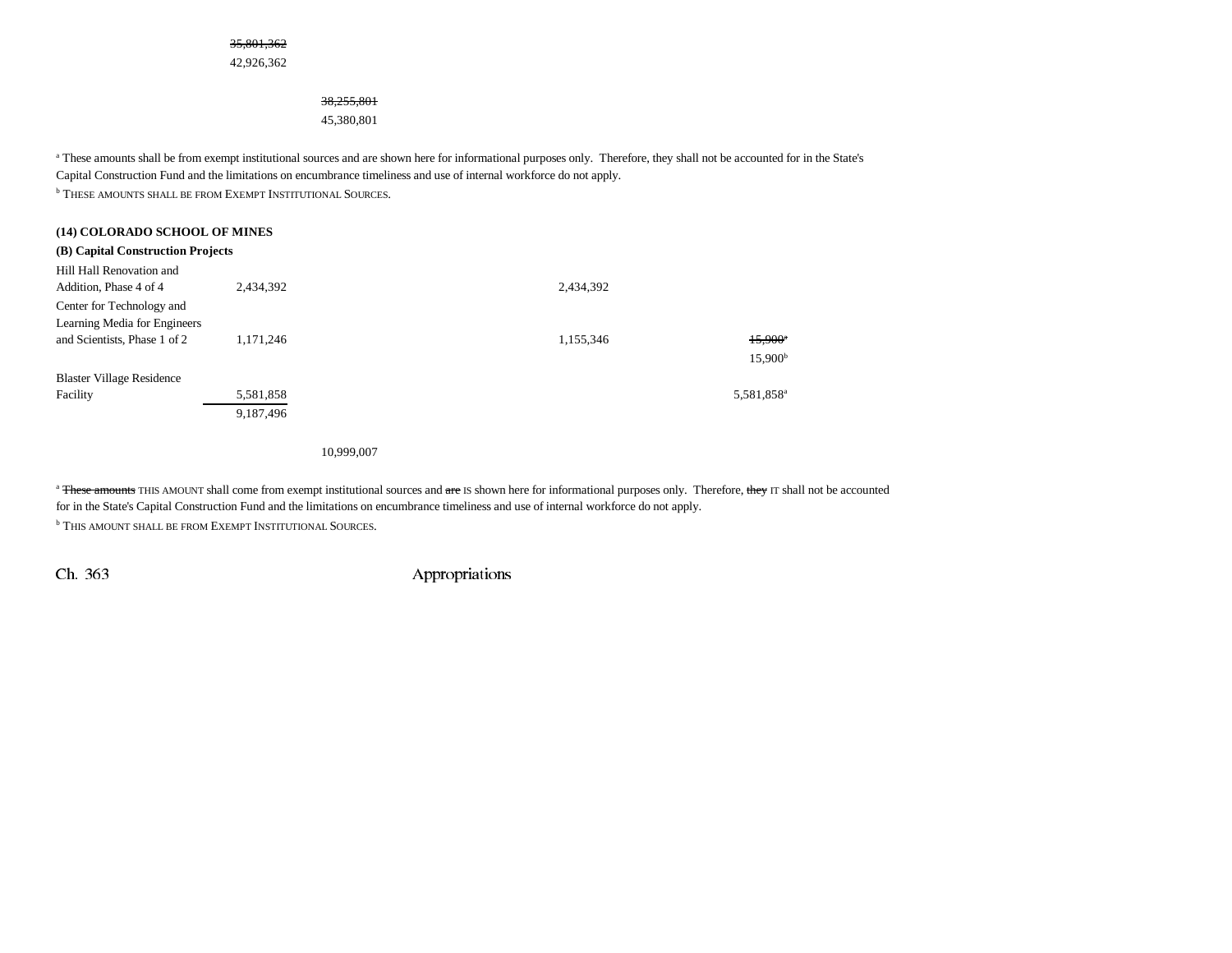-

|                                   |                           |              | APPROPRIATION FROM                                   |                                                                       |                             |                                       |                                |
|-----------------------------------|---------------------------|--------------|------------------------------------------------------|-----------------------------------------------------------------------|-----------------------------|---------------------------------------|--------------------------------|
|                                   | ITEM &<br><b>SUBTOTAL</b> | <b>TOTAL</b> | <b>CAPITAL</b><br><b>CONSTRUCTION</b><br><b>FUND</b> | <b>CAPITAL</b><br><b>CONSTRUCTION</b><br><b>FUND</b><br><b>EXEMPT</b> | <b>CASH</b><br><b>FUNDS</b> | CASH<br><b>FUNDS</b><br><b>EXEMPT</b> | <b>FEDERAL</b><br><b>FUNDS</b> |
|                                   | \$<br>\$                  |              | \$                                                   | \$                                                                    | \$                          | \$                                    | \$                             |
|                                   |                           |              |                                                      |                                                                       |                             |                                       |                                |
|                                   |                           |              |                                                      |                                                                       |                             |                                       |                                |
| (18) COMMUNITY COLLEGE OF AURORA  |                           |              |                                                      |                                                                       |                             |                                       |                                |
| (A) Capital Construction Projects |                           |              |                                                      |                                                                       |                             |                                       |                                |
| <b>Student Center/Learning</b>    |                           |              |                                                      |                                                                       |                             |                                       |                                |
| Resource Center, Aurora           |                           |              |                                                      |                                                                       |                             |                                       |                                |
| CentreTech Campus,                |                           |              |                                                      |                                                                       |                             |                                       |                                |
| Phase 2 of 2                      | 3,348,580                 |              |                                                      | 1,649,321                                                             |                             | 1,699,259 <sup>*</sup>                |                                |
|                                   | 3,438,580                 |              |                                                      |                                                                       |                             | 1,789,259 <sup>a</sup>                |                                |
| Forum Building Addition and       |                           |              |                                                      |                                                                       |                             |                                       |                                |
| Renovation, Phase 1 of 2          | 156,468                   |              |                                                      | 156,468                                                               |                             |                                       |                                |
| <b>Technology Upgrade</b>         | 643,738                   |              |                                                      | 643,738                                                               |                             |                                       |                                |
|                                   |                           | 4,148,786    |                                                      |                                                                       |                             |                                       |                                |
|                                   |                           | 4,238,786    |                                                      |                                                                       |                             |                                       |                                |
|                                   |                           |              |                                                      |                                                                       |                             |                                       |                                |

a These funds shall be from auxiliary enterprise funds.

**(31) COLORADO ADVANCED TECHNOLOGY INSTITUTE**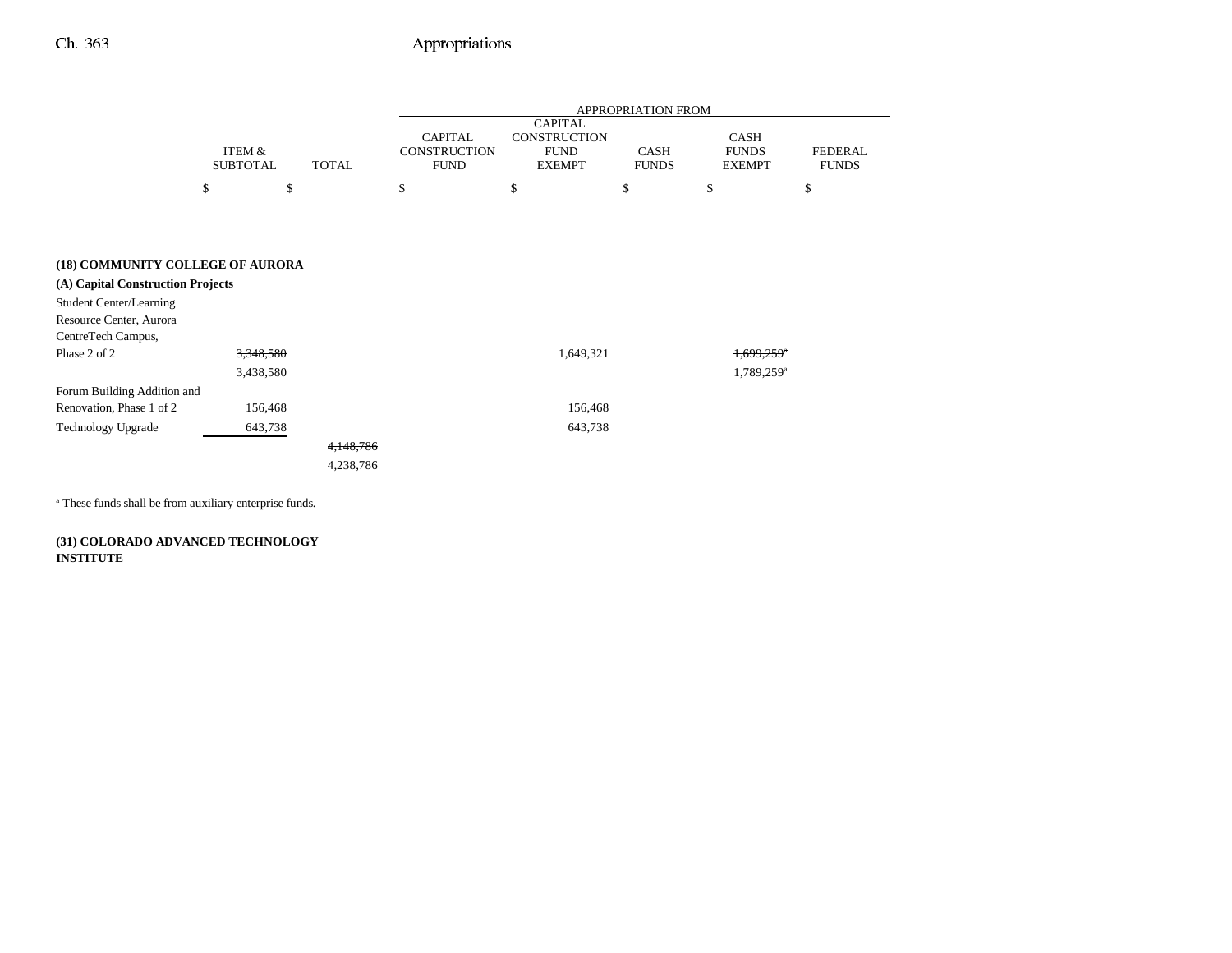| (A) Capital Construction Project |            |                          |                              |               |                        |                          |             |
|----------------------------------|------------|--------------------------|------------------------------|---------------|------------------------|--------------------------|-------------|
| Colorado Advanced Photonics      |            |                          |                              |               |                        |                          |             |
| Technology Center, Lowry         |            |                          |                              |               |                        |                          |             |
| Higher Education Center,         |            |                          |                              |               |                        |                          |             |
| Phase 2 <sup>4</sup>             |            | 2,811,000                |                              | 2,811,000     |                        |                          |             |
| <b>TOTALS PART V</b>             |            |                          |                              |               |                        |                          |             |
| (HIGHER EDUCATION)               |            | <del>\$291,967,561</del> |                              | \$167,055,987 | \$17,884,862           | \$104,026,712            | \$3,000,000 |
|                                  |            | \$300,995,901            |                              |               |                        | \$113,055,052            |             |
|                                  |            |                          | PART VI                      |               |                        |                          |             |
|                                  |            |                          | DEPARTMENT OF HUMAN SERVICES |               |                        |                          |             |
|                                  |            |                          |                              |               |                        |                          |             |
| (1) EXECUTIVE DIRECTOR'S OFFICE  |            |                          |                              |               |                        |                          |             |
| (B) Capital Construction Project |            |                          |                              |               |                        |                          |             |
| Colorado Benefits                |            |                          |                              |               |                        |                          |             |
| Management System, Phase 3       |            |                          |                              |               |                        |                          |             |
| of 5                             | 11,094,438 |                          |                              | 1,808,227     | $236,755$ <sup>*</sup> | 2,794,966 <sup>b</sup>   | 6,254,490   |
|                                  |            |                          |                              | 1,741,273     | 890,329 <sup>a</sup>   | $3,850,879$ <sup>b</sup> | 4,611,957   |
|                                  |            | 11,494,438               |                              |               |                        |                          |             |
|                                  |            |                          |                              |               |                        |                          |             |

a This amount shall be from the Old Age Pension Fund.

b This amount shall be from Medicaid funds provided by the Department of Health Care Policy and Financing.

**(5) DIRECT SERVICES**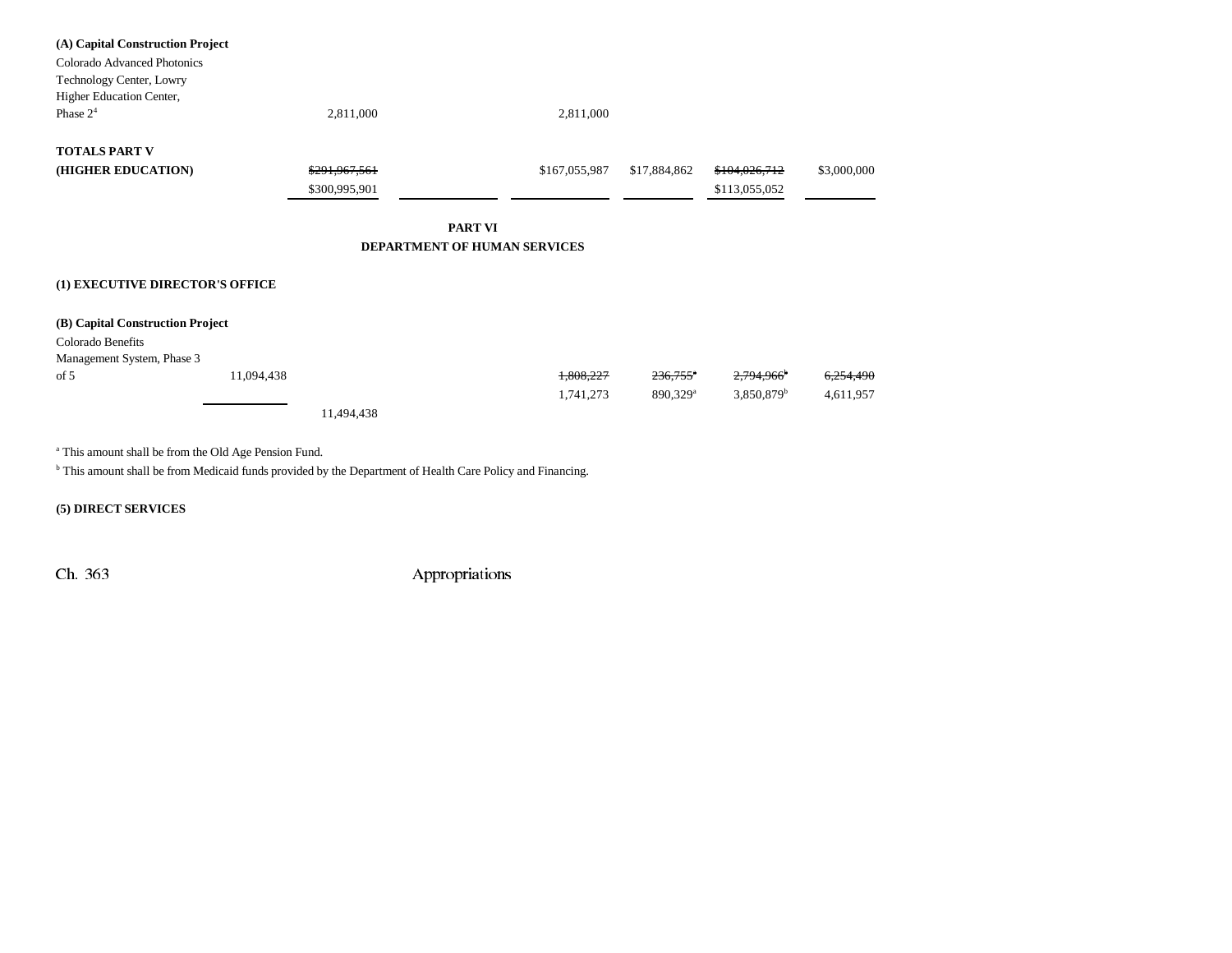$\overline{\phantom{0}}$ 

|                                                                 |                           |              |         | <b>APPROPRIATION FROM</b>                            |                                                                       |                             |                                              |                                |
|-----------------------------------------------------------------|---------------------------|--------------|---------|------------------------------------------------------|-----------------------------------------------------------------------|-----------------------------|----------------------------------------------|--------------------------------|
|                                                                 | ITEM &<br><b>SUBTOTAL</b> | <b>TOTAL</b> |         | <b>CAPITAL</b><br><b>CONSTRUCTION</b><br><b>FUND</b> | <b>CAPITAL</b><br><b>CONSTRUCTION</b><br><b>FUND</b><br><b>EXEMPT</b> | <b>CASH</b><br><b>FUNDS</b> | <b>CASH</b><br><b>FUNDS</b><br><b>EXEMPT</b> | <b>FEDERAL</b><br><b>FUNDS</b> |
|                                                                 | \$                        | \$           |         | \$                                                   | \$                                                                    | \$                          | \$                                           | \$                             |
|                                                                 |                           |              |         |                                                      |                                                                       |                             |                                              |                                |
| <b>MENTAL HEALTH</b><br><b>INSTITUTES</b>                       |                           |              |         |                                                      |                                                                       |                             |                                              |                                |
| (A) CAPITAL CONSTRUCTION PROJECTS                               |                           |              |         |                                                      |                                                                       |                             |                                              |                                |
| <b>MENTAL HEALTH INSTITUTE</b>                                  |                           |              |         |                                                      |                                                                       |                             |                                              |                                |
| AT PUEBLO, BUILDING 20<br><b>FORENSICS REMODELING</b>           | 238,100                   |              |         |                                                      | 238,100                                                               |                             |                                              |                                |
| <b>MENTAL HEALTH INSTITUTE</b>                                  |                           |              |         |                                                      |                                                                       |                             |                                              |                                |
| AT FORT LOGAN, SUBSTANCE<br>ABUSE ADMISSIONS UNIT <sup>4b</sup> | 272,400                   |              |         |                                                      |                                                                       | $272,400^{\circ}$           |                                              |                                |
|                                                                 |                           |              | 510,500 |                                                      |                                                                       |                             |                                              |                                |

a THIS AMOUNT SHALL BE FROM REVENUES RECEIVED FROM MENTAL HEALTH COMMUNITY CAPITATION.

### **TOTALS PART VI**

| (HUMAN SERVICES) | <del>\$65.574.776</del> | <del>\$56.288.565</del> | \$236,755   | \$2,794,966 | <del>\$6,254,490</del> |
|------------------|-------------------------|-------------------------|-------------|-------------|------------------------|
|                  | \$66,085,276            | \$56,459,711            | \$1,162,729 | \$3,850,879 | \$4,611,957            |

**PART XIII**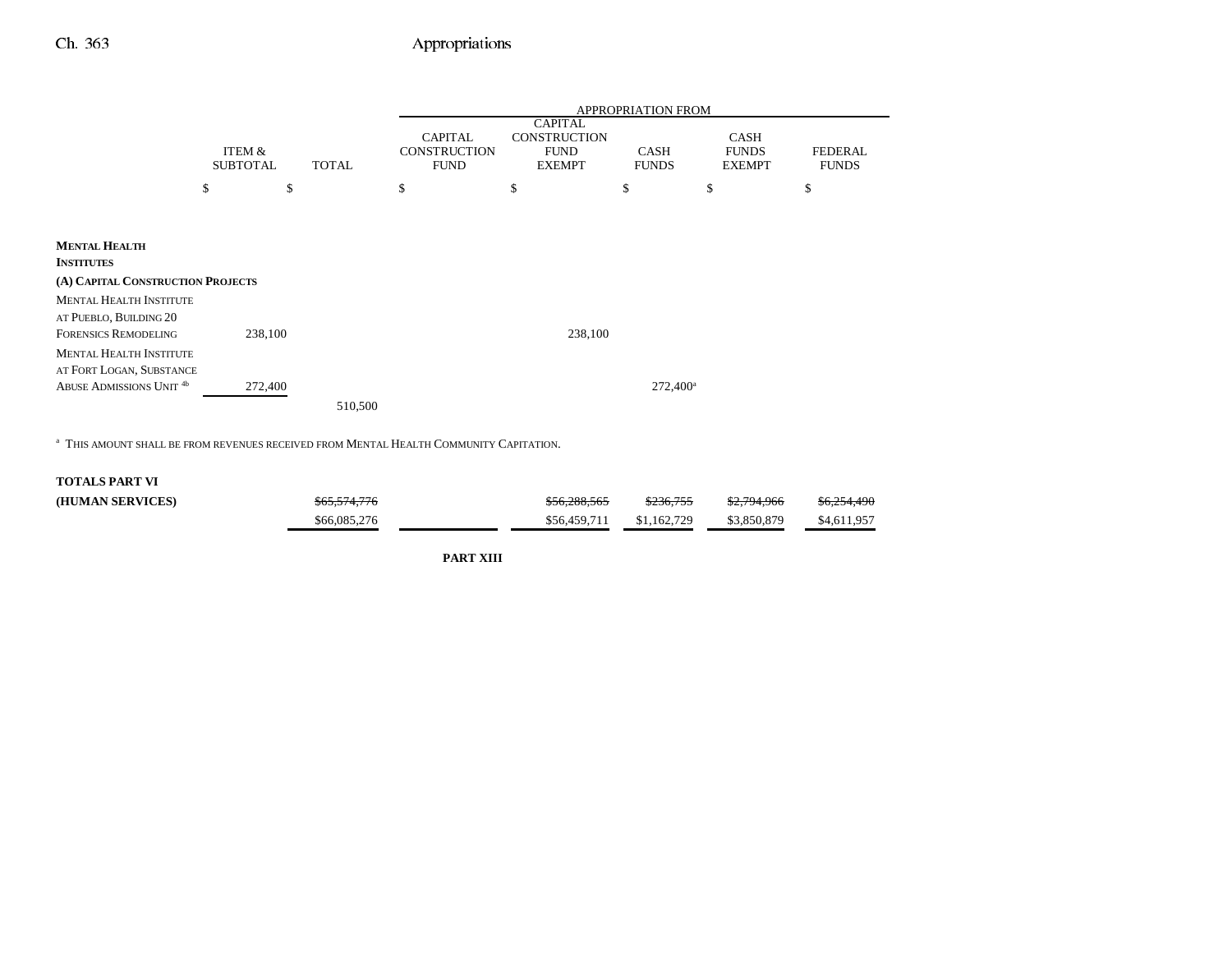### **DEPARTMENT OF PUBLIC SAFETY**

| (2) CAPITAL CONSTRUCTION<br><b>PROJECTS</b> |           |           |           |                      |
|---------------------------------------------|-----------|-----------|-----------|----------------------|
| Renovate Building 105,                      |           |           |           |                      |
| Camp George West <sup>5</sup>               | 1,296,760 |           | 1,296,760 |                      |
| Computer-aided Dispatch                     |           |           |           |                      |
| System, Colorado State                      |           |           |           |                      |
| Patrol, Phase 3 of 3 <sup>6</sup>           | 2,044,220 |           | 2,044,220 |                      |
| Replacement of Colorado                     |           |           |           |                      |
| <b>Crime Information Center</b>             |           |           |           |                      |
| Network, Colorado Bureau of                 |           |           |           |                      |
| Investigation, Phase 2 of 3                 | 1,283,912 |           | 1,283,912 |                      |
| Aircraft Replacement                        |           |           |           |                      |
| Program, Replacement of                     |           |           |           |                      |
| <b>Baron Aircraft</b>                       | 525,000   |           | 452,884   | $72,116^a$           |
|                                             | 507,016   |           | 434,900   |                      |
| <b>Communications System</b>                |           |           |           |                      |
| Maintenance and Expansion,                  |           |           |           |                      |
| Phase 3 of 5                                | 452,884   |           |           | 452,884 <sup>b</sup> |
| Grand Junction Troop Office                 |           |           |           |                      |
| Construction                                | 754,497   |           | 233,299   | 521,198 <sup>b</sup> |
|                                             |           | 6,357,273 |           |                      |
|                                             |           | 6,339,289 |           |                      |

<sup>a</sup> This amount shall be from the sale of the existing aircraft and the Internal Services Fund Aircraft Reserve.

<sup>b</sup> These amounts shall be from the Highway Users Tax Fund pursuant to Section 43-4-201 (3)(a), C.R.S.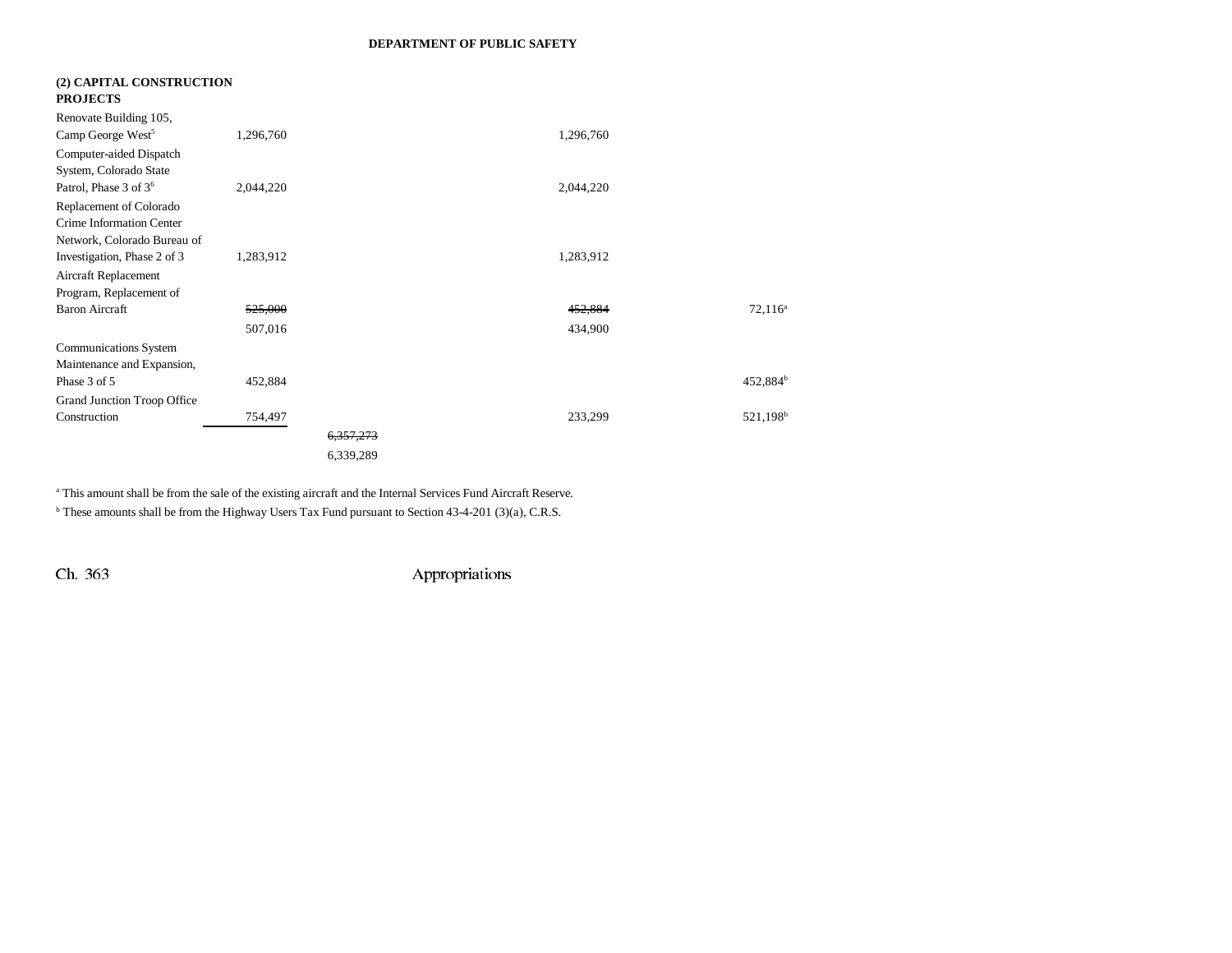|                                                            |                                      |              | <b>APPROPRIATION FROM</b>                            |                                                                |                             |                                       |                                |
|------------------------------------------------------------|--------------------------------------|--------------|------------------------------------------------------|----------------------------------------------------------------|-----------------------------|---------------------------------------|--------------------------------|
|                                                            | <b>ITEM &amp;</b><br><b>SUBTOTAL</b> | <b>TOTAL</b> | <b>CAPITAL</b><br><b>CONSTRUCTION</b><br><b>FUND</b> | <b>CAPITAL</b><br>CONSTRUCTION<br><b>FUND</b><br><b>EXEMPT</b> | <b>CASH</b><br><b>FUNDS</b> | CASH<br><b>FUNDS</b><br><b>EXEMPT</b> | <b>FEDERAL</b><br><b>FUNDS</b> |
|                                                            | \$                                   | \$           | \$                                                   | \$                                                             | \$                          | \$                                    | \$                             |
|                                                            |                                      |              |                                                      |                                                                |                             |                                       |                                |
| <b>TOTALS PART XIII</b>                                    |                                      |              |                                                      |                                                                |                             |                                       |                                |
| (PUBLIC SAFETY)                                            |                                      | \$6,484,815  | \$5,438,617                                          |                                                                |                             | \$1,046,198                           |                                |
|                                                            |                                      | \$6,466,831  |                                                      | \$5,420,633                                                    |                             |                                       |                                |
|                                                            |                                      |              | <b>PART XIV</b>                                      |                                                                |                             |                                       |                                |
| <b>DEPARTMENT OF REVENUE</b>                               |                                      |              |                                                      |                                                                |                             |                                       |                                |
| (1) CAPITAL CONSTRUCTION                                   |                                      |              |                                                      |                                                                |                             |                                       |                                |
| <b>PROJECTS</b>                                            |                                      |              |                                                      |                                                                |                             |                                       |                                |
| Fort Morgan Building                                       |                                      |              |                                                      |                                                                |                             |                                       |                                |
| Replacement                                                | 210,000                              |              |                                                      | 210,000                                                        |                             |                                       |                                |
|                                                            | 253,943                              |              |                                                      | 253,943                                                        |                             |                                       |                                |
| New Building, Phase 1                                      | 4,500,000                            |              |                                                      | 4,500,000                                                      |                             |                                       |                                |
| Loma Port of Entry Asphalt                                 |                                      |              |                                                      |                                                                |                             |                                       |                                |
| Repair                                                     | 433,981                              |              |                                                      | 317,770                                                        |                             | $116,211^a$                           |                                |
| Reengineering Project, Motor<br>Carrier Services Division, |                                      |              |                                                      |                                                                |                             |                                       |                                |
| Phase 2 of 5                                               | 1,044,855                            |              |                                                      |                                                                |                             | 1,044,855 <sup>a</sup>                |                                |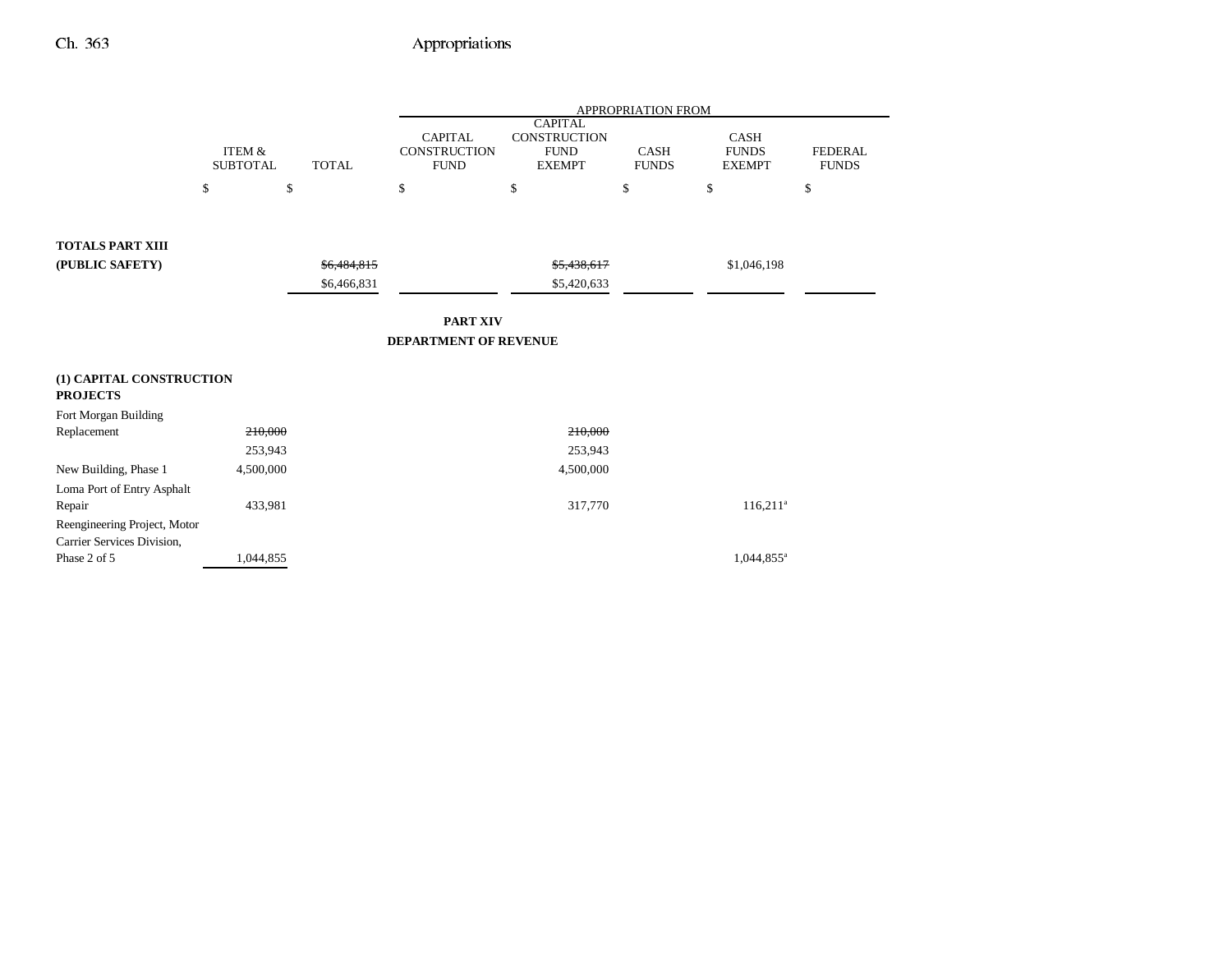#### 6,188,836

6,232,779

<sup>a</sup> These amounts shall be from the Highway Users Tax Fund pursuant to Section 43-4-201 (3)(a), C.R.S.

| <b>TOTALS PART XIV</b> |               |               |                         |                            |              |
|------------------------|---------------|---------------|-------------------------|----------------------------|--------------|
| (REVENUE)              | \$6,188,836   | \$5,027,770   |                         | \$1,161,066                |              |
|                        | \$6,232,779   | \$5,071,713   |                         |                            |              |
| <b>GRAND TOTALS</b>    |               |               |                         |                            |              |
| (CAPITAL CONSTRUCTION) | \$607,894,859 | \$402,001,669 | <del>\$45,307,086</del> | \$147,891,785*             | \$12,694,319 |
|                        | \$619,512,571 | \$402,797,822 | \$46,270,916            | \$158,973,038 <sup>a</sup> | \$11,470,795 |

a Of this amount, \$1,600,486 contains a (T) notation and \$2,135,148 is from the Highway Users Tax Fund pursuant to Section 43-4-201(3)(a), C.R.S.

**FOOTNOTES** -- The following statements are referenced to the numbered footnotes throughout section 2.

- 4 Capital Construction, Department of Higher Education, Colorado Advanced Technology Institute, Colorado Advanced Photonics Technology Center, Lowry Higher Education Center, Phase 2 -- It is the intent of the General Assembly that the first \$2,811,000 of all proceeds received by CATI from the sale of Supernet shall be APPROPRIATED AS OPERATING FUNDS FOR CATI. ANY REMAINING FUNDS RECEIVED BY CATI FROM THE SALE OF SUPERNET SHALL BE credited to the Capital Construction Fund as reimbursement for the state's contribution for Phase 2 of the Advanced Photonics Technology project. THIS REIMBURSEMENT CAN BE FROM FUNDS RECEIVED IN EITHER FY 1998-99 OR FY 1999-00.
- 4b CAPITAL CONSTRUCTION,DEPARTMENT OF HUMAN SERVICES,DIRECT SERVICES,MENTAL HEALTH INSTITUTES, Capital Construction Projects, Mental Health Institute at Fort Logan, Substance Abuse ADMISSIONS UNIT -- IT IS THE INTENT OF THE GENERAL ASSEMBLY THAT NO ADDITIONAL FTE SHALL BE